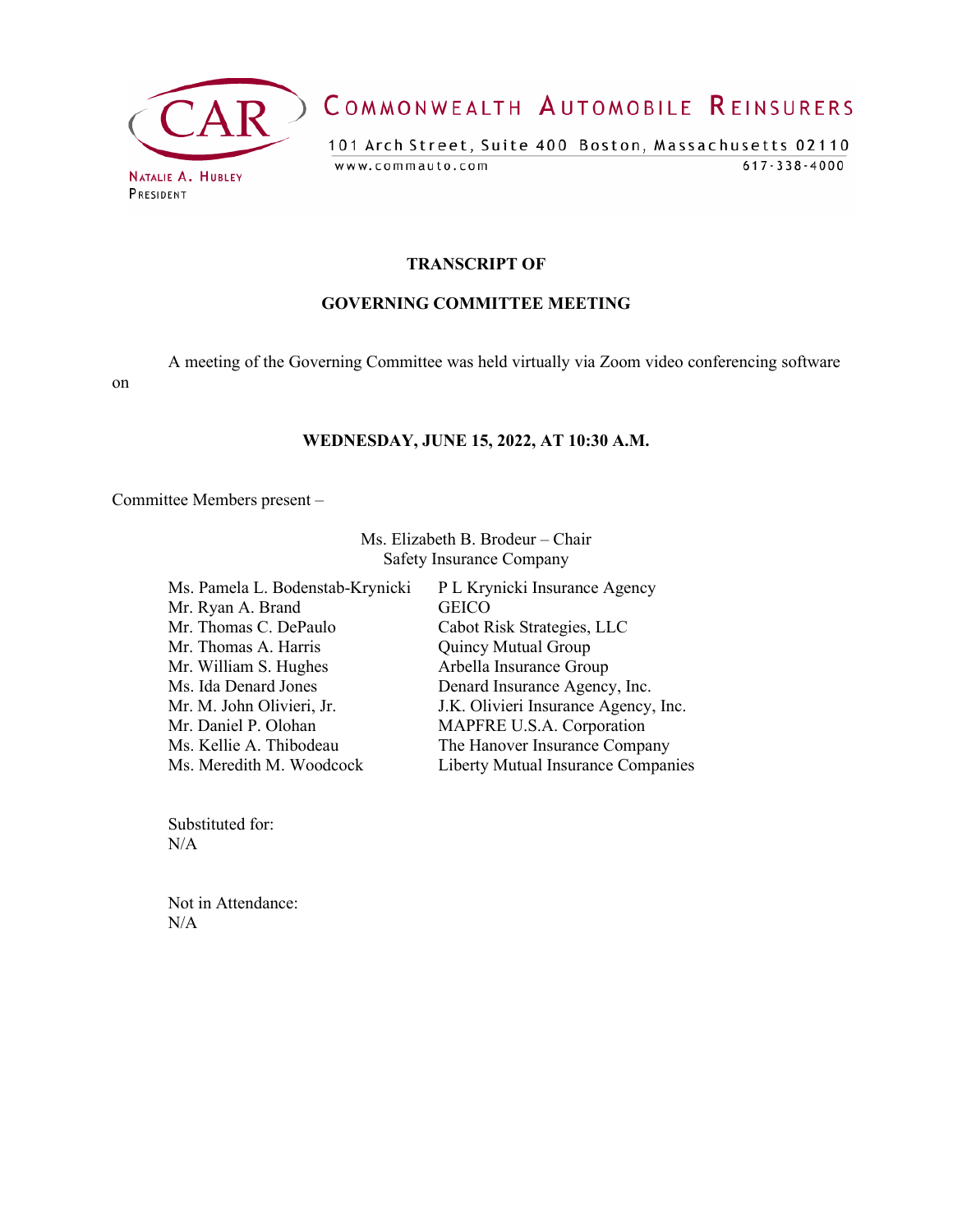#### **PROCEEDINGS**

*(Meeting began at 10:34 a.m.)*

Ms. Brodeur: As you just heard, the meeting is being recorded. We've been through this many times, but the highlights of our remote meeting procedures are – just as yet another reminder – to please, if you're not speaking, keep yourself on mute to reduce the background noise. If you do wish to speak, please raise your hand. I will do my best to realize your hand is raised, although Robin is much better at that than I am, then we can have you speak. If you are not a member of the committee, please keep your camera off unless you are actually speaking. All votes will be conducted by roll call and the results will be read back. I think that covers the highlights of our remote meeting procedures.

### **GC 22.01 Transcript of Meeting**

| Ms. Brodeur:            | The first item on our agenda today is the transcript of our previous<br>meeting on April 13, 2022. I would entertain a motion to approve that<br>transcript. |
|-------------------------|--------------------------------------------------------------------------------------------------------------------------------------------------------------|
| Mr. Olohan:             | So moved.                                                                                                                                                    |
| Mr. Olivieri:           | Second.                                                                                                                                                      |
| Ms. Brodeur:            | Thank you. Any discussion on the motion? Seeing none, Robin, could<br>you be so kind as to call the roll?                                                    |
| Ms. Tigges:             | Absolutely. Pam Krynicki?                                                                                                                                    |
| Ms. Bodenstab-Krynicki: | Aye.                                                                                                                                                         |
| Ms. Tigges:             | Ryan Brand?                                                                                                                                                  |
| Mr. Brand:              | Aye.                                                                                                                                                         |
| Ms. Tigges:             | Thom DePaulo?                                                                                                                                                |
| Mr. DePaulo:            | Aye.                                                                                                                                                         |
| Ms. Tigges:             | Tom Harris?                                                                                                                                                  |
| Mr. Harris:             | Aye.                                                                                                                                                         |
| Ms. Tigges:             | William Hughes?                                                                                                                                              |
| Mr. Hughes:             | Aye.                                                                                                                                                         |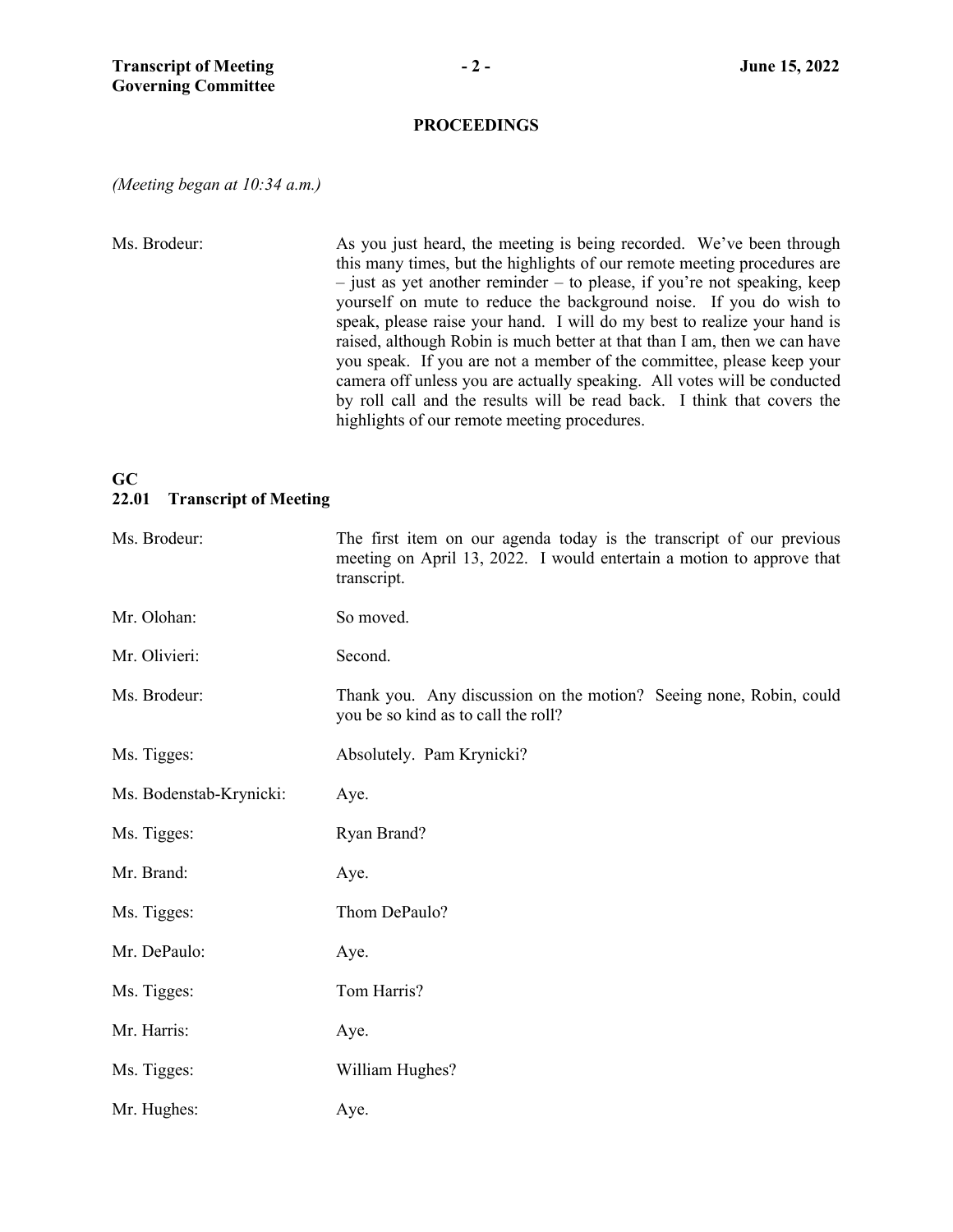| Ms. Tigges:       | Ida Denard Jones?      |
|-------------------|------------------------|
| Ms. Denard Jones: | Aye.                   |
| Ms. Tigges:       | John Olivieri?         |
| Mr. Olivieri:     | Aye.                   |
| Ms. Tigges:       | Dan Olohan?            |
| Mr. Olohan:       | Aye.                   |
| Ms. Tigges:       | Kellie Thibodeau?      |
| Ms. Thibodeau:    | Aye.                   |
| Ms. Tigges:       | Meredith Woodcock?     |
| Ms. Woodcock:     | Aye.                   |
| Ms. Tigges:       | The vote is unanimous. |
| Ms. Brodeur:      | Thank you, Robin.      |

# **GC 22.04 President's Report**

| Ms. Brodeur: | The next item on our agenda today is the President's Report. So, Natalie,<br>I'll turn it over to you.                                                                                                                                                                                                                                                                                                                                                                                                                                                                                                                                                         |
|--------------|----------------------------------------------------------------------------------------------------------------------------------------------------------------------------------------------------------------------------------------------------------------------------------------------------------------------------------------------------------------------------------------------------------------------------------------------------------------------------------------------------------------------------------------------------------------------------------------------------------------------------------------------------------------|
| Ms. Hubley:  | Thank you. I do have four house keeping issues to bring to your attention<br>today and then I will share with the committee some of the activities that<br>CAR staff will be involved in the rest of this summer.                                                                                                                                                                                                                                                                                                                                                                                                                                              |
|              | First, with respect to CAR's Governing Committee, as of July 1 <sup>st</sup> , we will<br>be welcoming two new members to CAR's Governing Committee. From<br>Hanover Insurance, Christopher Taylor will be sitting on the Governing<br>Committee. From MAPFRE, Sarah Clemens will be joining the<br>Governing Committee. So, at this time, I'd like to thank Kellie and Dan<br>for your participation. Your input has been very much appreciated.<br>Also, we will be welcoming back Meredith Woodcock from Liberty and<br>Pam Krynicki, an agent representative on our committee. Thank you<br>both for stepping up and participating for the next six years. |
|              | With respect to CAR's remote meeting status, I am advised that the<br>Legislature is currently considering further extension of the remote<br>provisions of the Open Meeting Law beyond the July 15, 2022 cut-off<br>date to the end of this year. I do expect to notify the committee members<br>next month with respect to the conducting of CAR's committee<br>meetings.                                                                                                                                                                                                                                                                                    |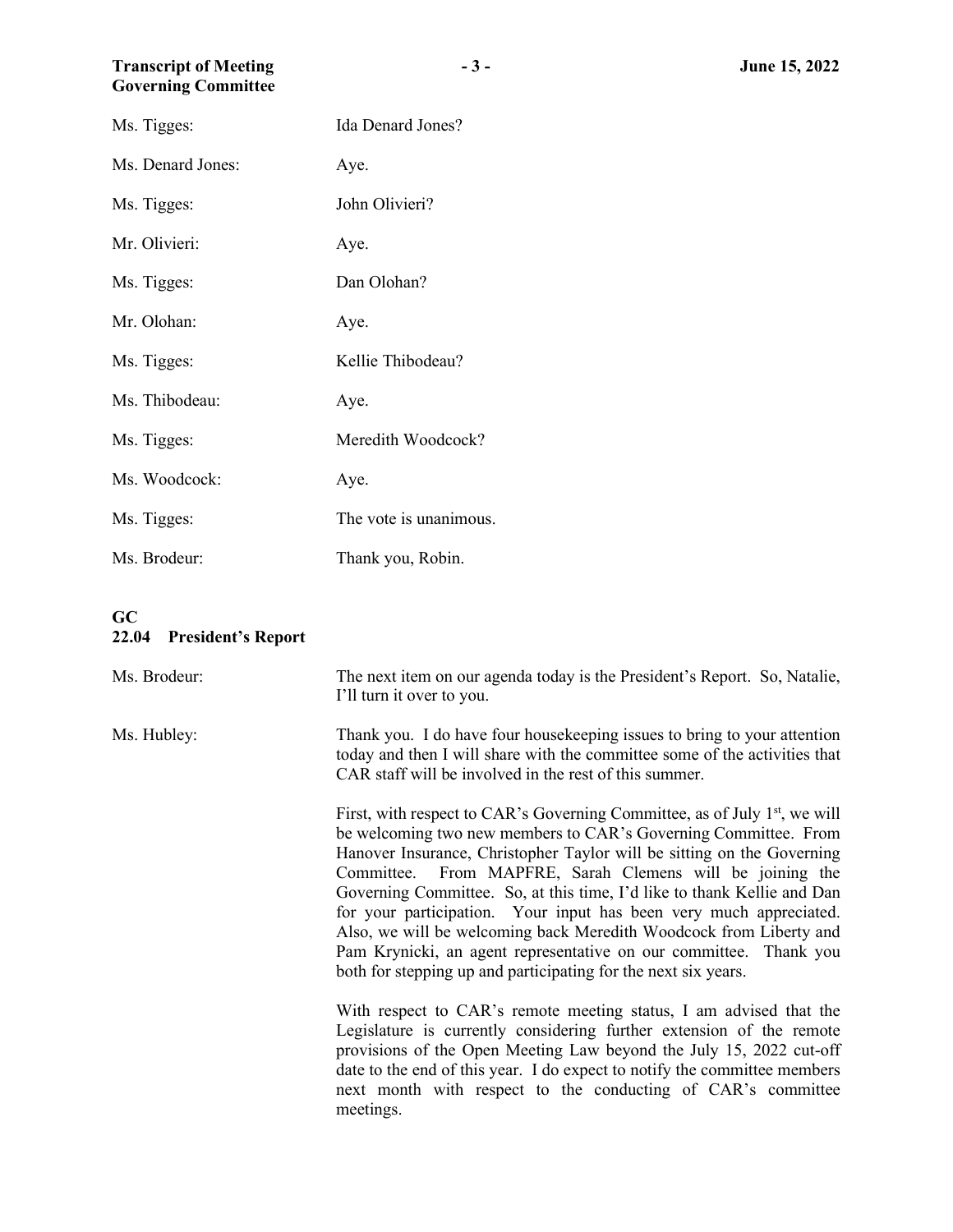CAR does plan some system maintenance that will be impacting our website. We will be installing a new router and communication lines on Tuesday evening, June 28<sup>th</sup>, beginning at 5:00 p.m. This will impact CAR's website. It will be shut down for the installation. We expect to come back online later that evening. CAR staff will be posting a notification to the CAR and MAIP websites to notify the industry of that in the very near future.

Finally, with respect to CAR's commercial rate filing, we have had recent discussions with the reviewer and with member of the State Rating Board. Those discussions have resulted in CAR making an amendment to our filing. Last Friday, I think, we filed that amendment. Those amendments impacted the profit and expense provisions for the non-zone rated classifications. We are hoping to have that placed on file by the end of the month. That will mean that we will be implementing those changes with an October 1, 2022 effective date. If that should extend beyond the end of this month, we will be giving Servicing Carriers no less than 90 days to implement. We will advise as we hear.

To move on to some of the upcoming activities involving committee work for the remainder of the summer, the Compliance and Operations Committee will be meeting in September. They'll be hearing compliance audit reports. They'll be considering Manual updates to reflect the Commercial Audit Program that was approved, in concept, earlier this month. And they will be considering some statistical reporting changes moving forward.

The Commercial Auto Committee has not yet set a date, but we expect to be meeting in July or August. We will be continuing our review of the policy forms and endorsements. CAR staff has developed a taxi/limo/car service inspection form for the Committee to consider. We will be performing the annual evaluation of the ERP market-need criteria. We'll continue to address the other items that are on the list of things to do for that Committee.

We're considering a Joint Actuarial Commercial Lines Committee meeting. At that time, we hope to be looking at Phase II of implementation of the recommendations from the white paper, to look at non-owned and hired auto coverages, in particular rating for stand-alone coverages, short-term rentals, and the loss ratio rating methodology that was recommenced through the white paper as well.

The MAIP Steering Committee is going to be meeting on June 28<sup>th</sup>. They're going to hear a report from CAR staff relative to the development of an electronic stamp, updates to Manuals to reflect foreign license procedures to ensure consistency with the Registry procedures. They'll be considering some Rating Manual rule changes that impact vehicles with a gross vehicle weight over 10,000 pounds, SUVs and a personal use restriction relating to the SUVs. Regarding the ARP Procedures Manual, we will be proposing some changes to address foreign licenses and the MAIP application updates that were recently made to prefill certain information from the Registry. They'll be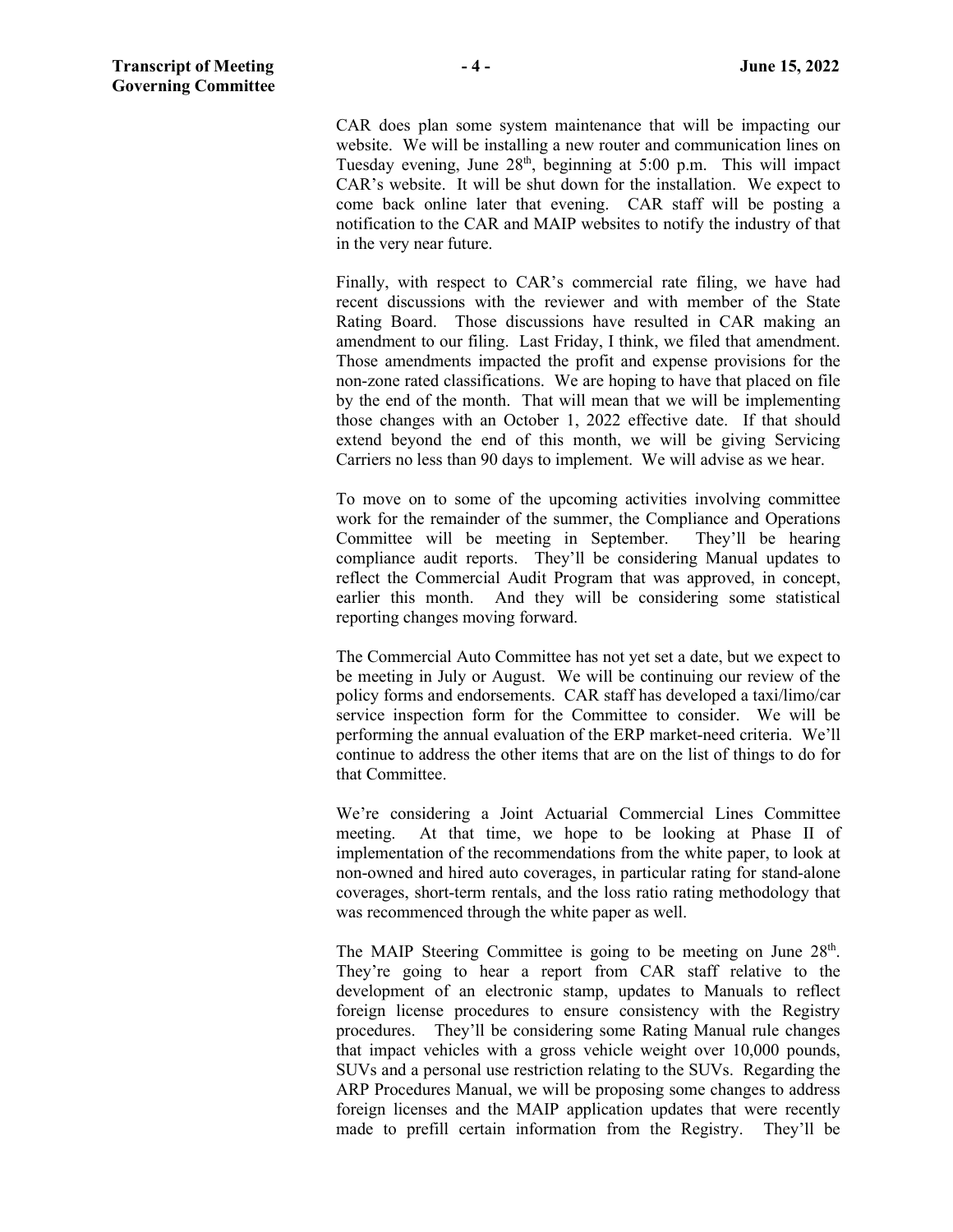| <b>Transcript of Meeting</b><br><b>Governing Committee</b> | $-5-$                                                                                                                                                                       | June 15, 2022 |  |  |  |
|------------------------------------------------------------|-----------------------------------------------------------------------------------------------------------------------------------------------------------------------------|---------------|--|--|--|
|                                                            | considering Rating Manual rules and procedures related to Limited Use<br>Vehicles. Finally, they'll consider some physical damage coverage<br>limits.                       |               |  |  |  |
|                                                            | The Budget Committee will be meeting on September $8th$ to consider<br>CAR's proposed fiscal year 2023 Business Plan and Budget proposal.                                   |               |  |  |  |
|                                                            | The Financial Audit Committee will be meeting on September $13th$ to<br>confirm the fiscal year 2022 audit scope and pricing.                                               |               |  |  |  |
|                                                            | Finally, CAR staff will be working with its actuaries at the AIB to<br>consider private passenger MAIP rate indications in order to prepare for<br>a rate filing this fall. |               |  |  |  |
|                                                            | That would conclude my report unless committee members have any<br>questions.                                                                                               |               |  |  |  |
| Ms. Brodeur:                                               | Thank you, Natalie. Does anyone have any questions about Natalie's<br>report?                                                                                               |               |  |  |  |
| Ms. Tigges:                                                | I see no hands, Liz.                                                                                                                                                        |               |  |  |  |
| Ms. Brodeur:                                               | Thank you, Robin.                                                                                                                                                           |               |  |  |  |
|                                                            |                                                                                                                                                                             |               |  |  |  |

# **GC 22.05 Counsel's Report**

| Ms. Brodeur: | Seeing none, let's move on to the Counsel's Report. Is that going to be<br>Ben or Steve?                                                                                                                                                                                                                                                                                                                                                                                                                                                                                                                                                                                                                                                                                                                                                                                                                                                                                                                                                   |  |  |  |
|--------------|--------------------------------------------------------------------------------------------------------------------------------------------------------------------------------------------------------------------------------------------------------------------------------------------------------------------------------------------------------------------------------------------------------------------------------------------------------------------------------------------------------------------------------------------------------------------------------------------------------------------------------------------------------------------------------------------------------------------------------------------------------------------------------------------------------------------------------------------------------------------------------------------------------------------------------------------------------------------------------------------------------------------------------------------|--|--|--|
| Mr. Torres:  | I'll handle that one this morning. Good morning, everyone. There are<br>four items on today's Counsel's Report.                                                                                                                                                                                                                                                                                                                                                                                                                                                                                                                                                                                                                                                                                                                                                                                                                                                                                                                            |  |  |  |
|              | The first one, the longstanding Calianos Insurance Agency appeal to<br>DOI, nothing new to report on that one. We still await a decision from<br>the hearing officer at the Division.                                                                                                                                                                                                                                                                                                                                                                                                                                                                                                                                                                                                                                                                                                                                                                                                                                                      |  |  |  |
|              | The second item regarding Point Insurance Agency, as we reported at the<br>last meeting, the Point I and III appeals have concluded, but the Point II<br>matter has resumed. Following the adjudication of the Point I appeal, the<br>hearing officer at the Division issued an order on January 31 <sup>st</sup> of this year<br>ending the stay that was in place in the Point II matter. That's the<br>proceeding at the Division in which Point is challenging Arbella's<br>termination. The hearing officer indicated that she will convene a<br>hearing to assess what issues were decided in the Point I appeal and what<br>issues remain open in Point II. In preparation of that conference, Point,<br>Arbella and CAR have submitted briefs to the Division describing the<br>issues that each party contends were fully resolved, have been resolved<br>in part, or are fully contested and therefore an issue in Point II. The<br>parties are still awaiting to receive a notice from the Division scheduling<br>that hearing. |  |  |  |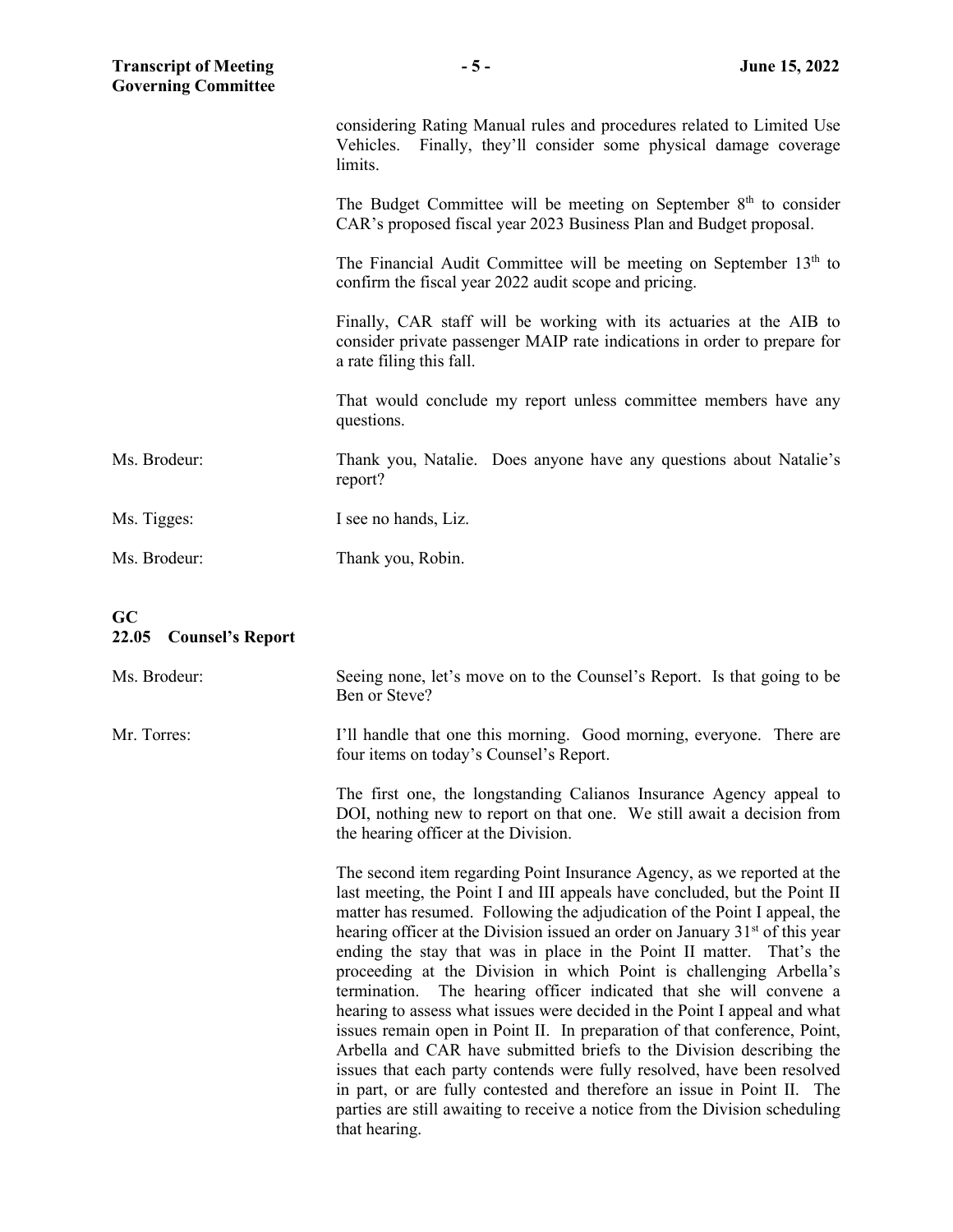The third item, the Rule 31 amendment, the Governing Committee's Rule 31 amendment remains pending at the Division. We await word from the Division on that matter.

The final item on today's Counsel's Report relates to the March 31, 2022 correspondence from the Attorney General's Office to the Division requesting a hearing on the commercial rating filing prepared by CAR with a proposed effective date of July 1, 2022. By letter dated April 13, 2022, the Deputy Commissioner and General Counsel at the Division declined the Attorney General Office's request for a hearing and deemed the request untimely because it was made more than 30 days after the submission of CAR's January  $10<sup>th</sup>$  rate filing. On June 6, 2022, the Attorney General's Office wrote to the Commissioner, challenged the determination in the April  $13<sup>th</sup>$  letter from the Division that the Attorney General's prior request for a hearing was untimely, and renewed the request that the Division initiate a hearing on CAR's rate filing. A copy of each of those three letters was previously distributed to the members of this Committee. CAR staff and counsel will keep this Committee apprised as appropriate as that process proceeds.

Unless there are any questions, this concludes today's Counsel's Report.

Ms. Brodeur: Thank you, Steve. Does anyone have any questions for Steve?

**GC**

# **22.06 Compliance and Operations Committee**

| Ms. Brodeur: | Seeing none, let's move on to our first committee report, which is from<br>the Compliance and Operations Committee. Who is giving that report<br>today? Is that you, Wendy?                                                                                                                                                                                                                                                                                                                                                                                                                                                                                                                                                                                  |  |  |  |
|--------------|--------------------------------------------------------------------------------------------------------------------------------------------------------------------------------------------------------------------------------------------------------------------------------------------------------------------------------------------------------------------------------------------------------------------------------------------------------------------------------------------------------------------------------------------------------------------------------------------------------------------------------------------------------------------------------------------------------------------------------------------------------------|--|--|--|
| Ms. Browne:  | That is me. I am giving that report.                                                                                                                                                                                                                                                                                                                                                                                                                                                                                                                                                                                                                                                                                                                         |  |  |  |
| Ms. Brodeur: | Oh, ok.                                                                                                                                                                                                                                                                                                                                                                                                                                                                                                                                                                                                                                                                                                                                                      |  |  |  |
| Ms. Browne:  | Good morning, everyone. I will be reporting on the actions taken at the<br>Compliance and Operations Committee meeting on June 1 <sup>st</sup> . There is<br>one action item for your consideration.                                                                                                                                                                                                                                                                                                                                                                                                                                                                                                                                                         |  |  |  |
|              | The first topic was the Compliance Audit Program. The Committee was<br>provided with the results of the Arbella Mutual Insurance Company<br>hybrid audit. It was noted that there were five recurring statistical<br>reporting issues not in compliance with the Statistical Plan. However,<br>Arbella has already indicated that four of the five data quality issues have<br>either been corrected or are being reviewed to ensure that the data<br>reporting is accurate. In accordance with the Traffic Light Assessment<br>Rating System, staff assigned a green light value to Arbella's audit<br>results indicating that no further audit would be required and that the<br>ARC will remain in the five-year audit schedule. On a roll call vote, the |  |  |  |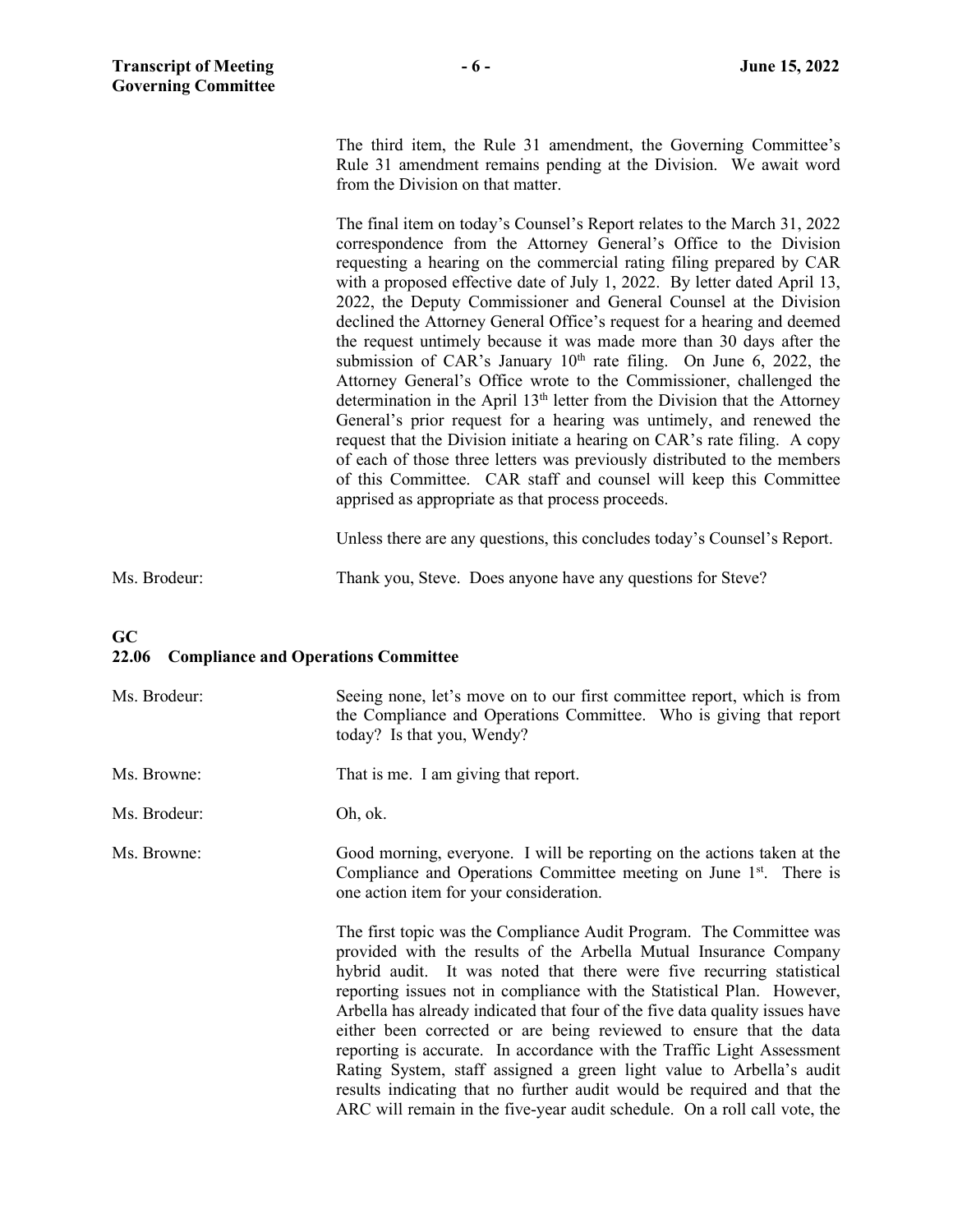Committee unanimously voted to accept the audit report without further consideration.

The Committee then heard a status report on companies with reporting issues that had been previously brought to the Committee's attention. Both PURE and Esurance have made significant progress in rectifying their respective reporting issues. While some of those issues remain open, staff continues to work with both companies.

Continuing, the deadline for the Foremost Insurance Company of Grand Rapids was the March 2022 submission for the correction of its reporting issues. It was noted that after a review of that submission, Foremost was found to be noncompliant with the two issues that had been identified for correction, which were invalid merit rating reporting and incorrect exposure amounts on endorsement records. Consequently, CAR will begin the penalty assessment process with penalties accruing until Foremost provides corrected data.

The Committee was also informed that staff is working with both Berkley Insurance Company and Foremost P&C to resolve reporting issues identified in their interim summary focus audits which are performed on new companies prior to detailed statistical reporting.

Does anyone have any questions?

Moving on, under Updates to the Assigned Risk Company Procedures Manual, the Committee was informed that staff is proposing a new fee pertaining to audit procedures necessary to determine if an audited company is rated in accordance with its rules and rates on file with the Division of Insurance. To perform this function, the audit staff requests that the applicable rates and rules from the audited company are provided in order to identify each applicable rating attribute necessary in calculating premium and then it develops a data request which is completed by the company. That data request is used to calculate premium at the transaction and policy level for use in the audit.

The issue impacting the audit schedule is that the data requests are frequently not returned in a timely manner and can also contain incorrect rating attributes which results in an inability to rate. Both scenarios can significantly increase the length of time needed to complete an audit. Because of the increasing frequency of late rating data and resulting impacts to the audit schedule, staff is proposing a fee of \$1,000 per week be assessed when the requested data is not completed and returned within 30 days of receipt of the data request of the company. The late rate data fee is very similar to the current fee for delayed system's access.

The Committee voted unanimously to recommend to the Governing Committee adoption of the updates to Chapter XI – Compliance Audit of the Assigned Risk Company Procedures Manual. The proposed pages are included in the Additional Information packet under Exhibit #3, Pages 8 and 9. This is an action item for your consideration.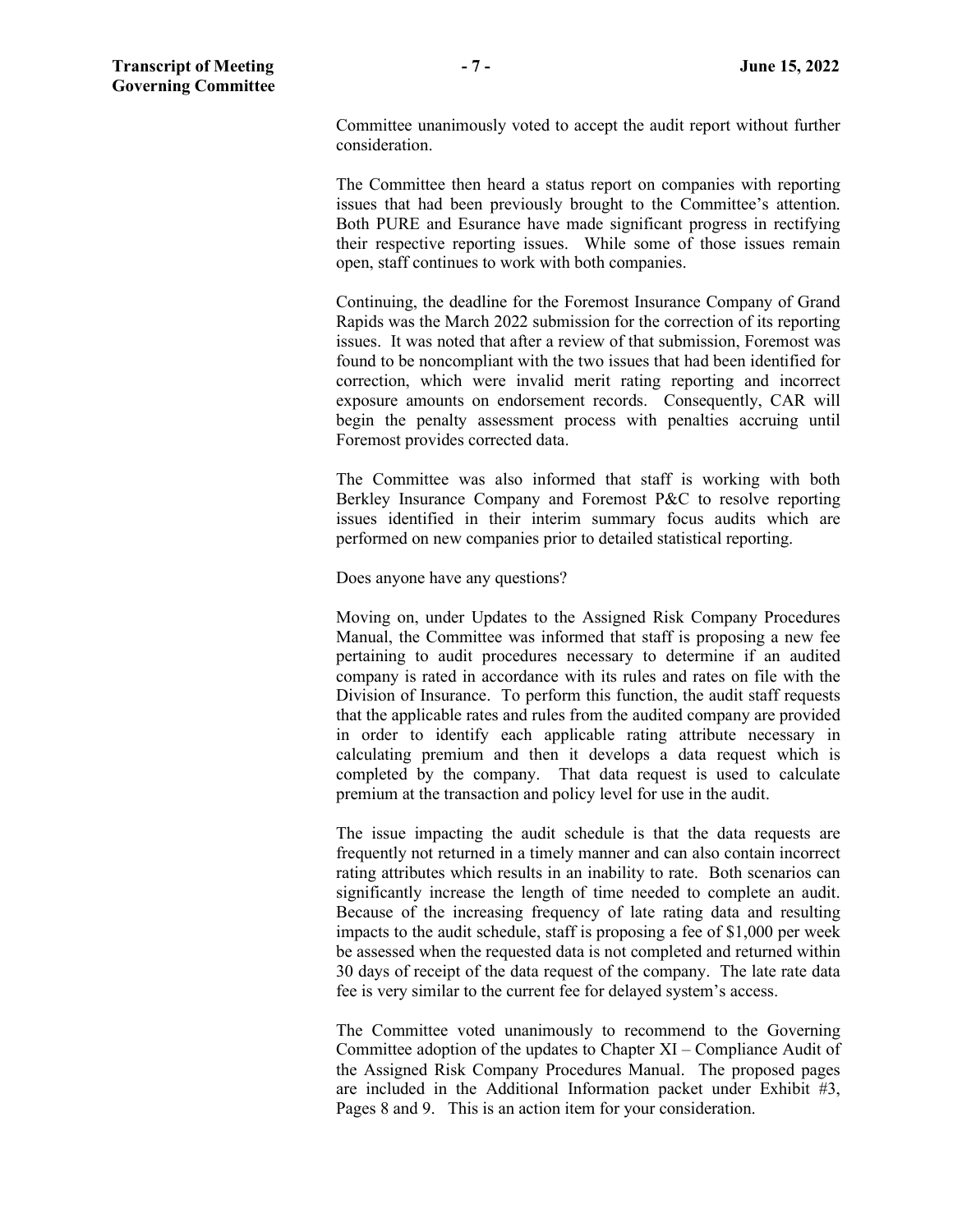| <b>Transcript of Meeting</b><br><b>Governing Committee</b> | $-8-$                                                                                                                                                                                                                                                                                                          | June 15, 2022 |
|------------------------------------------------------------|----------------------------------------------------------------------------------------------------------------------------------------------------------------------------------------------------------------------------------------------------------------------------------------------------------------|---------------|
| Ms. Brodeur:                                               | Thank you, Wendy. I would entertain a motion to approve the updates to<br>Chapter XI of the Compliance Audit section of the ARC Procedures<br>Manual. The specific language of the newly proposed fee is set forth in<br>the materials that Wendy described as were circulated to you prior to the<br>meeting. |               |
| Mr. Olivieri:                                              | So moved.                                                                                                                                                                                                                                                                                                      |               |
| Mr. Harris:                                                | Tom Harris, so moved.                                                                                                                                                                                                                                                                                          |               |
| Ms. Brodeur:                                               | John, can I take yours as a second?                                                                                                                                                                                                                                                                            |               |
| Mr. Olivieri:                                              | Absolutely.                                                                                                                                                                                                                                                                                                    |               |
| Ms. Brodeur:                                               | Thank you. Any discussion on the motion? Seeing none, Robin, could<br>you call the roll, please?                                                                                                                                                                                                               |               |
| Ms. Tigges:                                                | Absolutely. Pam Krynicki?                                                                                                                                                                                                                                                                                      |               |
| Ms. Bodenstab-Krynicki:                                    | Aye.                                                                                                                                                                                                                                                                                                           |               |
| Ms. Tigges:                                                | Ryan Brand?                                                                                                                                                                                                                                                                                                    |               |
| Mr. Brand:                                                 | Aye.                                                                                                                                                                                                                                                                                                           |               |
| Ms. Tigges:                                                | Thom DePaulo?                                                                                                                                                                                                                                                                                                  |               |
| Mr. DePaulo:                                               | Aye.                                                                                                                                                                                                                                                                                                           |               |
| Ms. Tigges:                                                | Tom Harris?                                                                                                                                                                                                                                                                                                    |               |
| Mr. Harris:                                                | Aye.                                                                                                                                                                                                                                                                                                           |               |
| Ms. Tigges:                                                | Bill Hughes?                                                                                                                                                                                                                                                                                                   |               |
| Mr. Hughes:                                                | Aye.                                                                                                                                                                                                                                                                                                           |               |
| Ms. Tigges:                                                | Ida Denard Jones?                                                                                                                                                                                                                                                                                              |               |
| Ms. Denard Jones:                                          | Aye.                                                                                                                                                                                                                                                                                                           |               |
| Ms. Tigges:                                                | John Olivieri?                                                                                                                                                                                                                                                                                                 |               |
| Mr. Olivieri:                                              | Aye.                                                                                                                                                                                                                                                                                                           |               |
| Ms. Tigges:                                                | Dan Olohan?                                                                                                                                                                                                                                                                                                    |               |
| Mr. Olohan:                                                | Aye.                                                                                                                                                                                                                                                                                                           |               |
| Ms. Tigges:                                                | Kellie Thibodeau?                                                                                                                                                                                                                                                                                              |               |
| Ms. Thibodeau:                                             | Aye.                                                                                                                                                                                                                                                                                                           |               |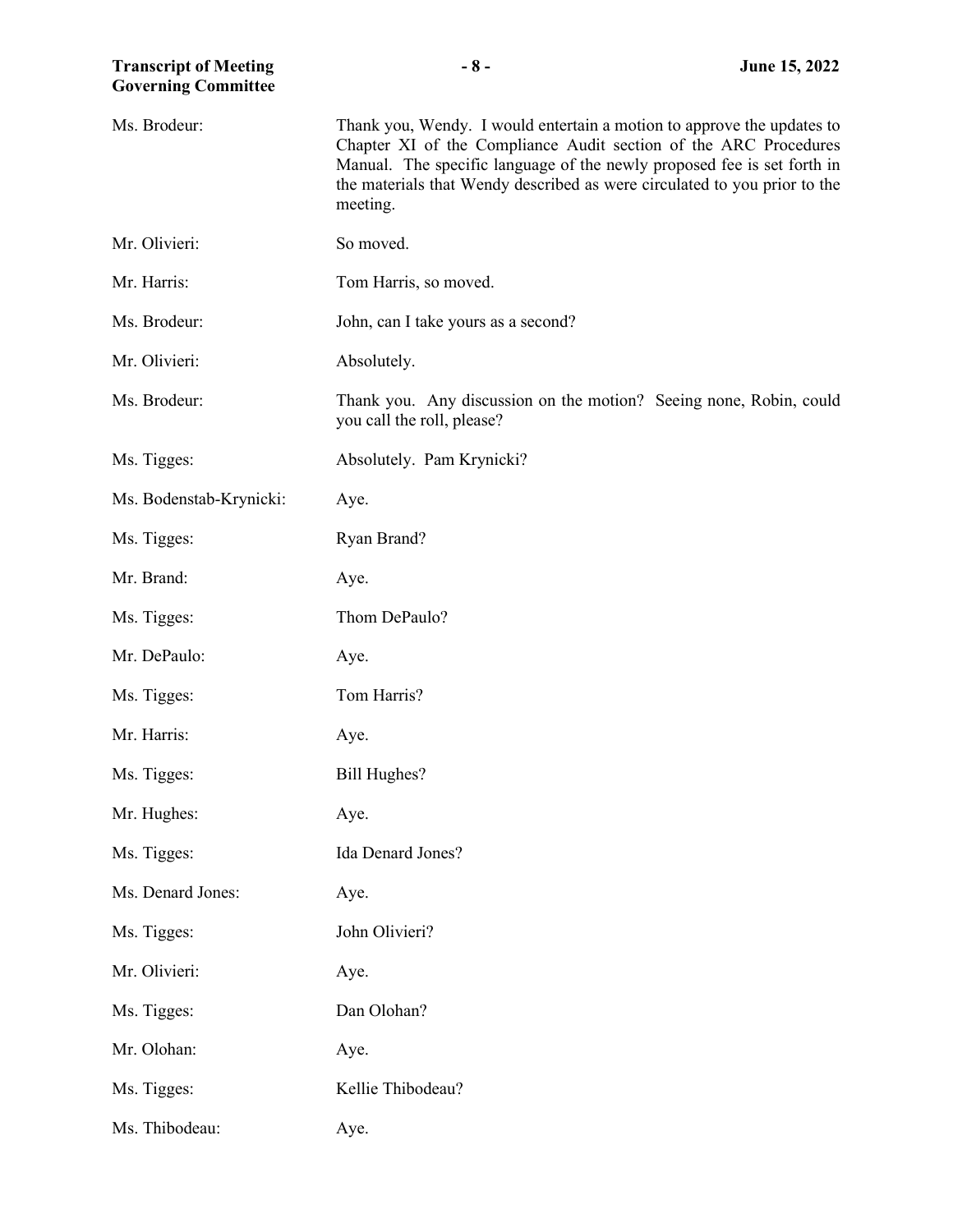| Ms. Tigges:   | Meredith Woodcock?                                                                                                                                                                                                                                                                                                                                                                                                                                                                                                                                                                                                       |
|---------------|--------------------------------------------------------------------------------------------------------------------------------------------------------------------------------------------------------------------------------------------------------------------------------------------------------------------------------------------------------------------------------------------------------------------------------------------------------------------------------------------------------------------------------------------------------------------------------------------------------------------------|
| Ms. Woodcock: | Aye.                                                                                                                                                                                                                                                                                                                                                                                                                                                                                                                                                                                                                     |
| Ms. Tigges:   | The vote is unanimous.                                                                                                                                                                                                                                                                                                                                                                                                                                                                                                                                                                                                   |
| Ms. Brodeur:  | Thank you, Robin. Wendy, back to you.                                                                                                                                                                                                                                                                                                                                                                                                                                                                                                                                                                                    |
| Ms. Browne:   | Thank you. Next is merit rating reporting. Staff provided an update<br>relative to the industry audit of merit rating values. The Committee was<br>informed that the audit notice and operator requests were distributed to<br>36 Assigned Risk Companies on May 16 <sup>th</sup> and are to be completed and<br>returned by June 17 <sup>th</sup> . Several ARCs have already completed and<br>returned their data request and that was at the time of the committee<br>meeting, so I'm sure we've also received additional ones since then. So,<br>that is ongoing. We will have more information at the next meeting. |
|               | Moving on to potential Private Passenger and Commercial Statistical<br>Plan changes. The Committee discussed a number of potential statistical<br>plan changes relating to private passenger, commercial and ceded<br>commercial data and determined to move forward with the following<br>items:                                                                                                                                                                                                                                                                                                                        |
|               | Under private passenger - new coverage codes for roadside assistance<br>and higher limits for towing and labor and substitute transportation, and<br>new classification codes for limited use vehicles.                                                                                                                                                                                                                                                                                                                                                                                                                  |
|               | On the commercial side $-$ new coverage codes for roadside assistance<br>and higher limits for towing and labor, new classification codes for all<br>volunteers other than social service risks for non-owned coverages, a<br>new coverage code for on-hook coverage, eliminate the motorcycle value<br>and symbol fields, and report original cost new for all vehicles.                                                                                                                                                                                                                                                |
|               | Based on that, staff will draft updates to the Private Passenger and<br>Commercial Statistical Plans for consideration by the Committee at an<br>upcoming meeting.                                                                                                                                                                                                                                                                                                                                                                                                                                                       |
|               | It should also be noted that the Committee determined that the volume of<br>data for ATVs, UTVs, replacement cost coverage, and mobile home<br>contents is expected to be small and thus could be reported using one of<br>the various All Other codes at this time. However, if the volume of data<br>reported in these catch-all codes were to increase, then future reporting<br>changes would be considered.                                                                                                                                                                                                         |
|               | Finally, it was noted that there were some changes to the reporting of<br>ceded commercial data related to zone-rated classifications, non-owned<br>and hired auto liability-only coverage, and a potential new type of loss<br>code for risks engaging in TNC activities that will be proposed if the rate<br>filing currently under review or a future rate filing is placed on file by the                                                                                                                                                                                                                            |

Division.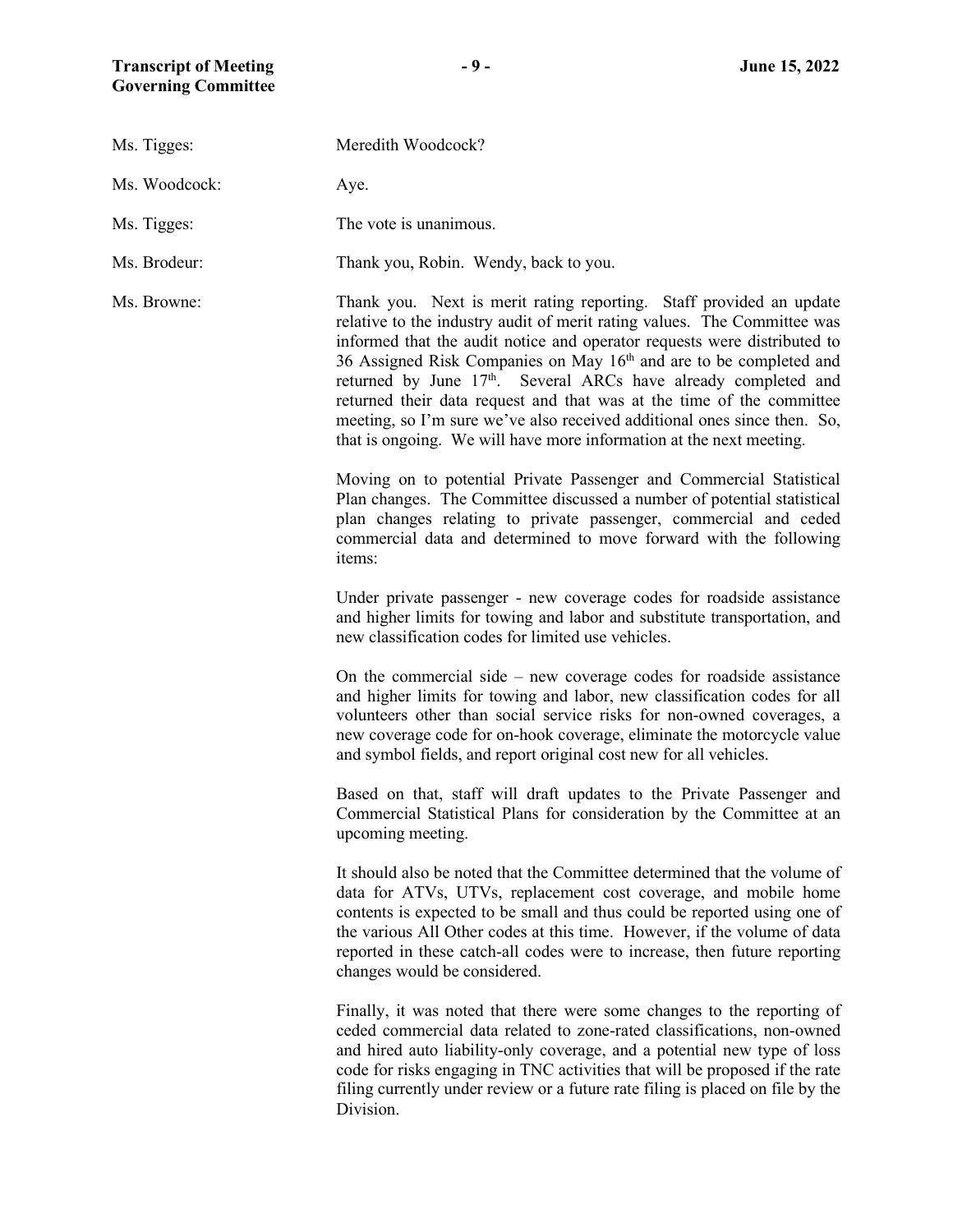My last topic is the Commercial Audit Program. The Committee was provided with an overview of the proposed changes to the Commercial Audit Program that incorporate all commercial audit responsibilities, including statistical reporting, underwriting eligibility, adherence to the Claims Performance Standards, SIU Performance Standards, and review of ceded loss reporting.

The Committee discussed changes in the commercial residual market and how those changes impacted the audit process, including the consolidation of the two programs and the development of Servicing Carrier underwriting standards. The proposed Commercial Audit Plan maintains the every-other-year frequency and types of audits from prior programs, but the sampling process would change from a record level sample to a policy and claims level sample that would also have the flexibility to include specific classifications or coverages that may be of interest at the time. Furthermore, the proposed procedures would adhere to underwriting requirements while reducing the sample of risks. The Traffic Light Assessment Rating System would be utilized. Those companies found to be compliant without significant issues would be relieved of the statistical testing component in the next audit.

If the Committee conceptually approves the proposal, then staff would begin the necessary system updates for implementation in 2023. Additionally, updates to the Manual of Administrative Procedures would be presented to the Committee at an upcoming meeting.

The Committee discussed and unanimously voted to approve the changes to the Commercial Audit Program, in concept, and directed staff to move forward with its implementation plan, including the applicable amendments to the MAP.

Unless there are questions on my lengthy report, that would conclude it.

Ms. Brodeur: Thank you, Wendy. That is a lot of information.

Ms. Browne: It is.

Ms. Brodeur: Does anyone have any questions for Wendy? Seeing none, thank you, Wendy.

# **GC**

### **22.10 Loss Reserving Committee**

| Ms. Brodeur:  | Let's move on to the Loss Reserving Committee report. I believe, Tim,<br>you are giving that report today. |  |
|---------------|------------------------------------------------------------------------------------------------------------|--|
| Mr. Galligan: | That's correct.                                                                                            |  |
| Ms. Brodeur:  | Thank you.                                                                                                 |  |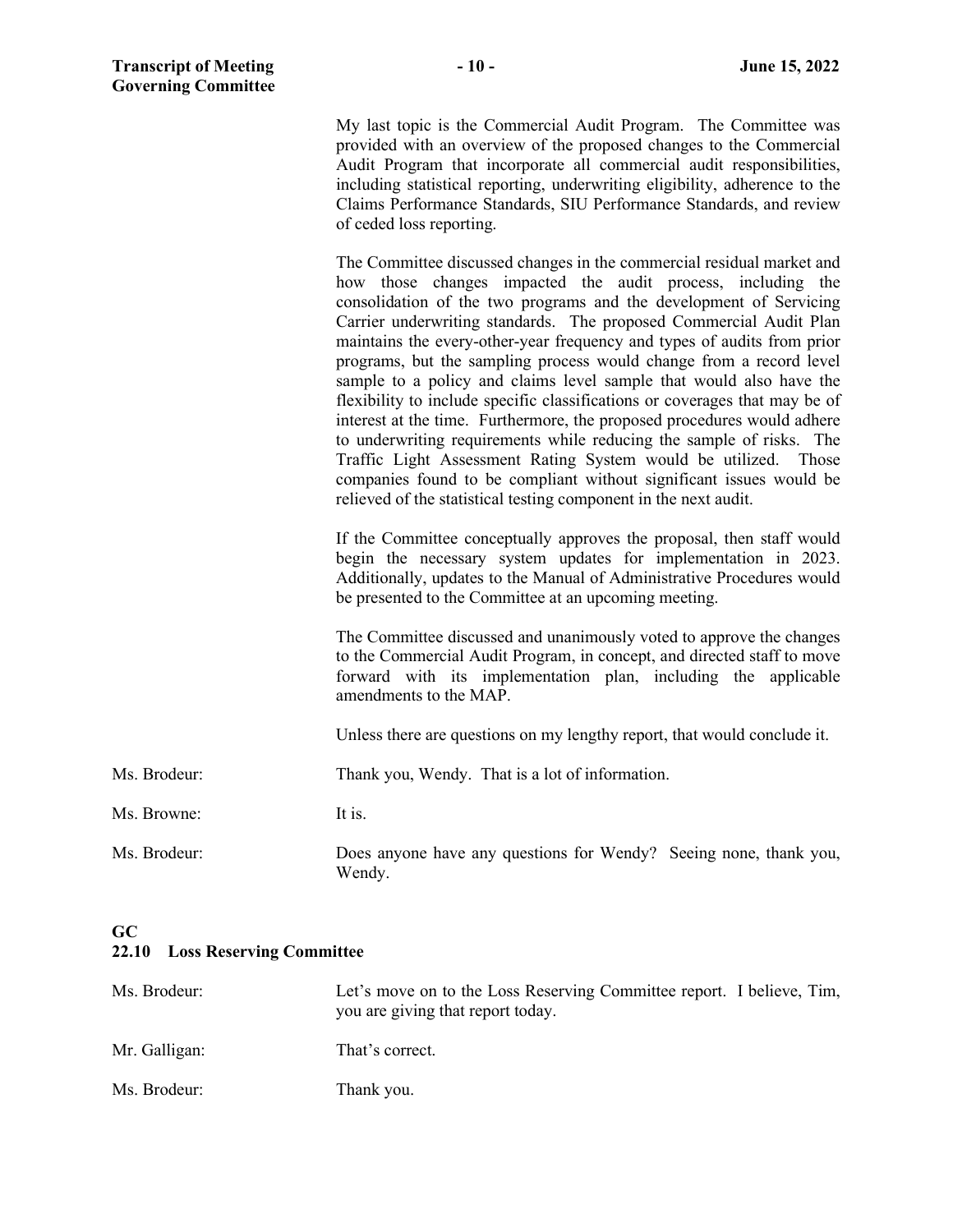Mr. Galligan: Good morning, everybody. I will be reporting on the June 1<sup>st</sup> Loss Reserving Committee meeting. The Executive Summary of that meeting was included as Additional Information. The records of that meeting have been distributed and are on file.

> The Committee first discussed ongoing data reporting concerns. Each quarter, they spend some time reviewing large losses over \$1.0 million. For large claims over a \$1.0 million this quarter, there were four new claims that were added to the report. Three of those claims were carrying a \$1.0 million Combined Single Limit. There was one policy year 2021 Extra Heavy Truck claim that carried a \$5.0 million CSL and had initial reported incurred losses that totaled \$2.7 million. As of the current quarter, there are 102 claims over \$1.0 million reported during the latest 10 policy years. That equates to about \$179 million in reported incurred losses for those 102 claims. The Committee was also informed that during the current quarter, there were five new claims that were reported to CAR using our Large Loss Notification Form. The detailed exhibits for all of these large losses are included in the Executive Summary.

> Next, the Committee set commercial loss reserves and ultimate deficits using data statistically reported through March 2022.

> The Committee estimated a policy year 2019 surplus of \$9.4 million with an ultimate loss ratio of 73.3%. This represents a \$2.2 million improvement from the prior quarter. The Committee discussion about this policy year included acknowledgement that the accident year 2020 portion of the policy year 2019 loss development is certainly impacted by the pandemic and noted that the current quarter's improvement seemed reasonable to them.

> For 2020, the Committee estimated a surplus of \$25.9 million with an ultimate loss ratio of 63.5%. This results in a \$1.2 million reduction from the prior quarter.

> For 2021, the Committee estimates a surplus of \$20.4 million with an ultimate loss ratio of  $68.4\%$ . This is a  $\hat{83.6}$  million reduction from the prior quarter's surplus.

> There was some discussion, and the Committee noted, that as the policy year develops through 2022 and the pandemic driving patterns continue to move towards more normal, the possibility exists for deterioration in the overall loss ratio as seen in the current quarter.

> Ultimate loss ratios and deficit projection details for all policy years are also included in the Executive Summary.

> Finally, the next meeting of the Loss Reserving Committee is scheduled for September. This is for new projections using data reported through June of 2022.

That concludes my report. I'd be happy to take any questions.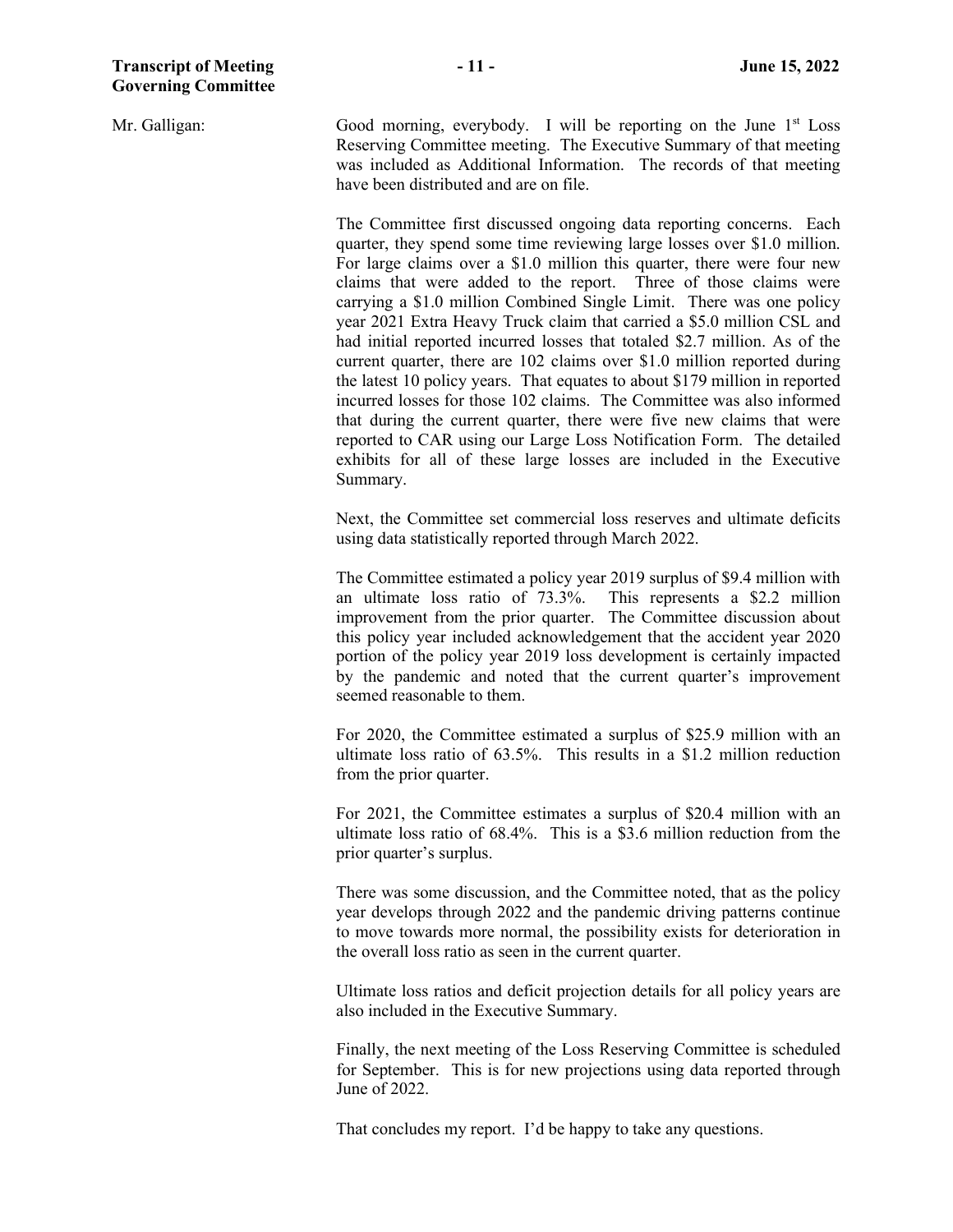| Ms. Brodeur: | Thank you, Tim. Does anyone have any questions for Tim about his |  |  |  |  |  |
|--------------|------------------------------------------------------------------|--|--|--|--|--|
|              | report? Seeing none, thank you, Tim.                             |  |  |  |  |  |

# **GC 22.11 Commercial Program Oversight Committee**

| Ms. Brodeur:  | Let's move on to the Commercial Program Oversight Committee report.<br>John, will you be giving that report today?                                                                                                                                                                                                                                                                                                                                                               |
|---------------|----------------------------------------------------------------------------------------------------------------------------------------------------------------------------------------------------------------------------------------------------------------------------------------------------------------------------------------------------------------------------------------------------------------------------------------------------------------------------------|
| Mr. Olivieri: | I will be, thank you. It's a rather short report. We met on June 8 <sup>th</sup> and<br>the only agenda item was to review the Servicing Carrier Annual Reports<br>which were presented by Wendy. The Committee agreed with the<br>approach that staff proposed. There were no action items available, so<br>the report was delivered, and we adjourned the meeting. I don't know if<br>anyone has any specific questions, but the minutes are posted. Told you<br>it was short. |
| Ms. Brodeur:  | Yes, it was. So short, I couldn't even get to my unmute button. Thanks,<br>John. Does anyone have anyone have any questions for John about his<br>report?                                                                                                                                                                                                                                                                                                                        |

### **GC 22.12 Ad Hoc P & C Insurance Committee**

| Ms. Brodeur: | Seeing none, let's move on to the Ad Hoc P & C Insurance Committee.<br>Tim Costain, you are going to be giving that report.                                                                                                                                                                                                                                                                                                                                                                                                                                                                                                                                                                   |
|--------------|-----------------------------------------------------------------------------------------------------------------------------------------------------------------------------------------------------------------------------------------------------------------------------------------------------------------------------------------------------------------------------------------------------------------------------------------------------------------------------------------------------------------------------------------------------------------------------------------------------------------------------------------------------------------------------------------------|
| Mr. Costain: | I am, thank you. Good morning, everyone. I will be reporting on the Ad<br>Hoc P & C Insurance Committee meeting of May $12th$ .                                                                                                                                                                                                                                                                                                                                                                                                                                                                                                                                                               |
|              | The Committee had previously asked staff to reach out to a second<br>agency, which currently writes CAR's cyber security insurance, in an<br>attempt to secure fresh policy quotes for comparison to all of its current<br>in-force policies. Whereas this was the first review of CARs current<br>brokerage relationship, the Committee preferred to utilize that approach<br>at the outset of their evaluation, rather than engaging in a formal RFP<br>process.                                                                                                                                                                                                                            |
|              | Staff provided a status of its efforts to secure policy quotes from that<br>second agency and actions taken by CAR's current broker to provide loss<br>runs and to synchronize renewal dates for the entire portfolio. The<br>Committee was advised that that second agency preferred to conduct a<br>full risk assessment of CAR before attempting to provide policy quotes<br>in order to ensure that coverage recommendations and associated pricing<br>would be more thorough and accurate. Given the short window of time<br>preceding upcoming policy renewals and the Committee's desire to focus<br>on securing concurrent policy terms, that effort was not pursued at this<br>time. |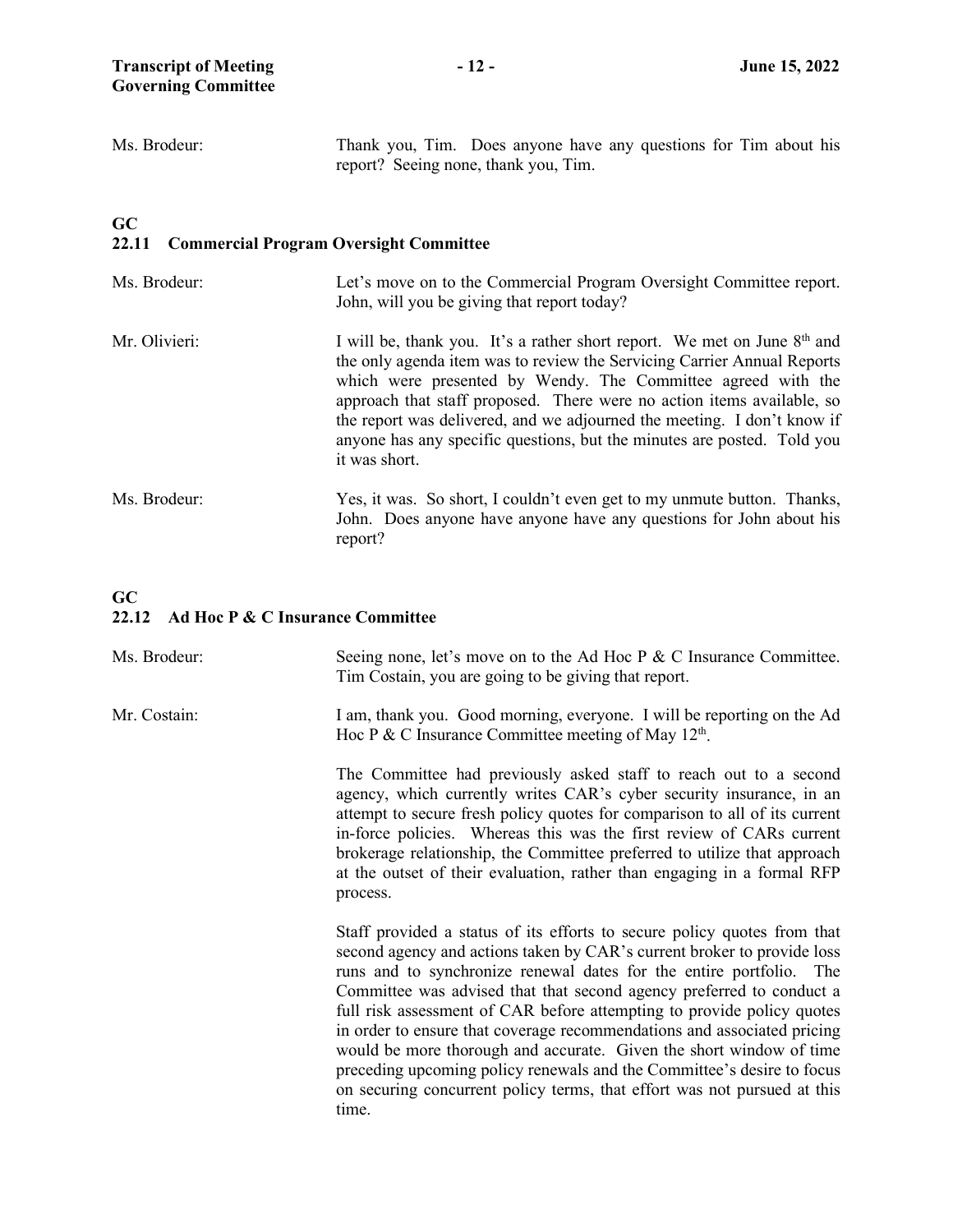| <b>Transcript of Meeting</b><br><b>Governing Committee</b> | $-13-$                                                                                                                                                                                                                                                                                                                                                                                                                                                                                                                                                                                                                                                                                        | June 15, 2022 |
|------------------------------------------------------------|-----------------------------------------------------------------------------------------------------------------------------------------------------------------------------------------------------------------------------------------------------------------------------------------------------------------------------------------------------------------------------------------------------------------------------------------------------------------------------------------------------------------------------------------------------------------------------------------------------------------------------------------------------------------------------------------------|---------------|
|                                                            | The Committee did discuss the value of an annual portfolio review to<br>identify changing coverage needs and to reassess premium levels. The<br>Committee agreed that with certain policy types experiencing evolving<br>market conditions, a review and risk assessment with CAR's broker<br>should be an annual exercise. To that end, the Committee agreed that a<br>risk assessment should be initiated early in 2023 to identify and<br>incorporate changes necessary for next year's concurrent August renewal<br>cycle. The Committee could then reconvene to consider the results of<br>the risk assessment and determine whether any additional action is<br>necessary at that time. |               |
|                                                            | The Committee voted unanimously to direct staff to continue working<br>with CAR's current broker to change CAR's EPLI and Workers<br>Compensation policy effective dates to coincide with its BOP and<br>Umbrella renewals in August.                                                                                                                                                                                                                                                                                                                                                                                                                                                         |               |
|                                                            | The Committee then voted unanimously to direct staff to contact the<br>agency currently writing CAR's cyber security policy to request that it be<br>renewed in November of 2022 with the expectation that it will be<br>rewritten to coincide with the other policy renewals in August of 2023.                                                                                                                                                                                                                                                                                                                                                                                              |               |
|                                                            | If anybody has any questions, I'd be happy to try to answer them.<br>Otherwise, that would conclude my report.                                                                                                                                                                                                                                                                                                                                                                                                                                                                                                                                                                                |               |
| Ms. Brodeur:                                               | Thank you, Tim. Does anyone have any questions for Tim?<br>none, thanks, Tim.                                                                                                                                                                                                                                                                                                                                                                                                                                                                                                                                                                                                                 | Seeing        |
| Mr. Costain:                                               | You're welcome                                                                                                                                                                                                                                                                                                                                                                                                                                                                                                                                                                                                                                                                                |               |

# **GC 22.13 Actuarial Committee**

| Ms. Brodeur:  | Let's move on to the report of the Actuarial Committee. Tim Galligan, I<br>believe you are giving that report as well.                                                                                                                                                                                                                                                                                                                                                                                                                                           |  |
|---------------|------------------------------------------------------------------------------------------------------------------------------------------------------------------------------------------------------------------------------------------------------------------------------------------------------------------------------------------------------------------------------------------------------------------------------------------------------------------------------------------------------------------------------------------------------------------|--|
| Mr. Galligan: | Correct. The Actuarial Committee meeting was held on May $26th$ . The<br>records from this meeting were distributed and included with the agenda.<br>These records are also on file.                                                                                                                                                                                                                                                                                                                                                                             |  |
|               | First, the Committee unanimously voted to approve the May 13, 2021<br>records of the Actuarial Committee.                                                                                                                                                                                                                                                                                                                                                                                                                                                        |  |
|               | Next, the April 1, 2023 quota share credit offer was considered. This is<br>an annual review of these credits by the Committee. The Committee<br>started off by reviewing historical trend data, including residual market<br>shares and loss ratio data by rate class, territory, and merit rating value,<br>looking for any characteristics that are predominate in the residual<br>market. This request stemmed from last year's meeting where the<br>Committee had requested that a more detailed look of these<br>characteristics was undertaken this year. |  |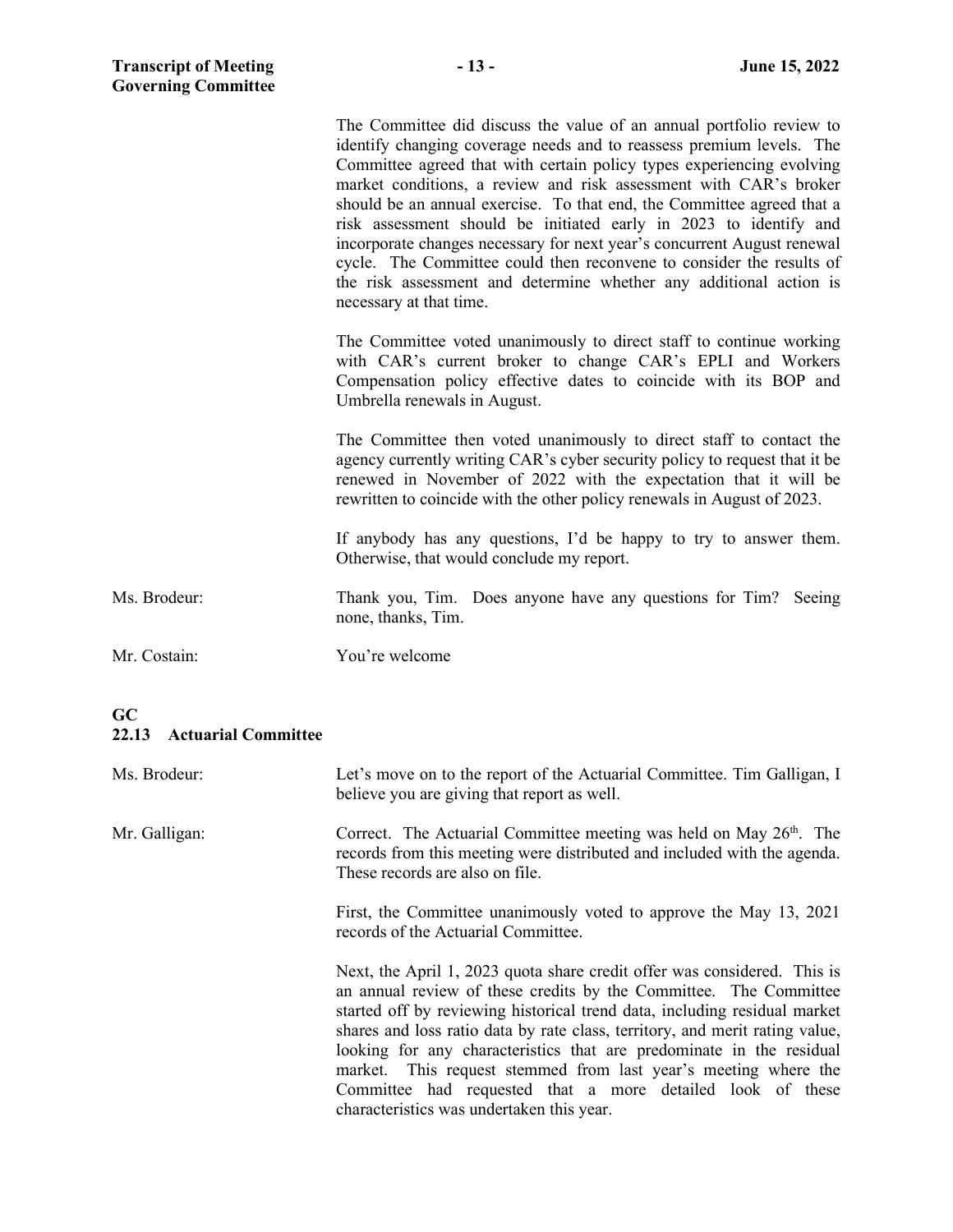The Committee felt that the use of the merit rating should not be considered at this time, for credits, given the recent committee activity and audits related to the growing numbers of companies whose reporting of merit rating status does not comply with the Private Passenger Statistical Plan.

So, similar to past years, the Committee noted that the Division of Insurance has cautioned CAR not to consider changes to credit eligibility absent a compelling reversal in the size of the residual market. Through January of 2022, the residual market share was 0.5%. The past six years, the highest residual market rate was 1.4%. It pretty much steadily came down.

The Committee had a good discussion about the low residual market rate and what factors are contributing to that. Members definitely discussed the importance of competition, including the ability to rate policies in a way that each company felt are adequate for them. They also noted that some carriers are writing more non-standard, higher risk business voluntarily.

The Committee agreed that a change to credit factors was not warranted at this time. However, the Committee expressed a desire to continue monitoring the residual market size given current market conditions. Those conditions include, but are not limited to, companies awaiting rate decisions right now, miles driven on the rise as pandemic restrictions have lessened, increased costs including repair and storage. There were others mentioned as well at the meeting.

The record reflects that if there were to be an increase to the size of the residual market, at that point, the causes driving that increase would need to be evaluated and understood by the Committee.

With that, the Committee voted unanimously to recommend no change to the current credit factors for policies effective April 1, 2023 and subsequent, and that includes both take-out credits and keep-out credits. This is an action item for your consideration.

- Ms. Brodeur: Thank you, Tim. I would then entertain a motion to approve the Actuarial Committee's recommendation to the Governing Committee that it make no changes to the current keep-out and take-out credit factors for policies effective April 1, 2023 and subsequent.
- Mr. Olivieri: So moved. Ms. Brodeur: Do I have a second?
- Mr. Hughes: Second.
- Ms. Brodeur: Any discussion on the motion?

Mr. Harris: Yes. I fully recognize the direction that this vote is going to go. I will be voting on the other side. I think we have gotten used to simply voting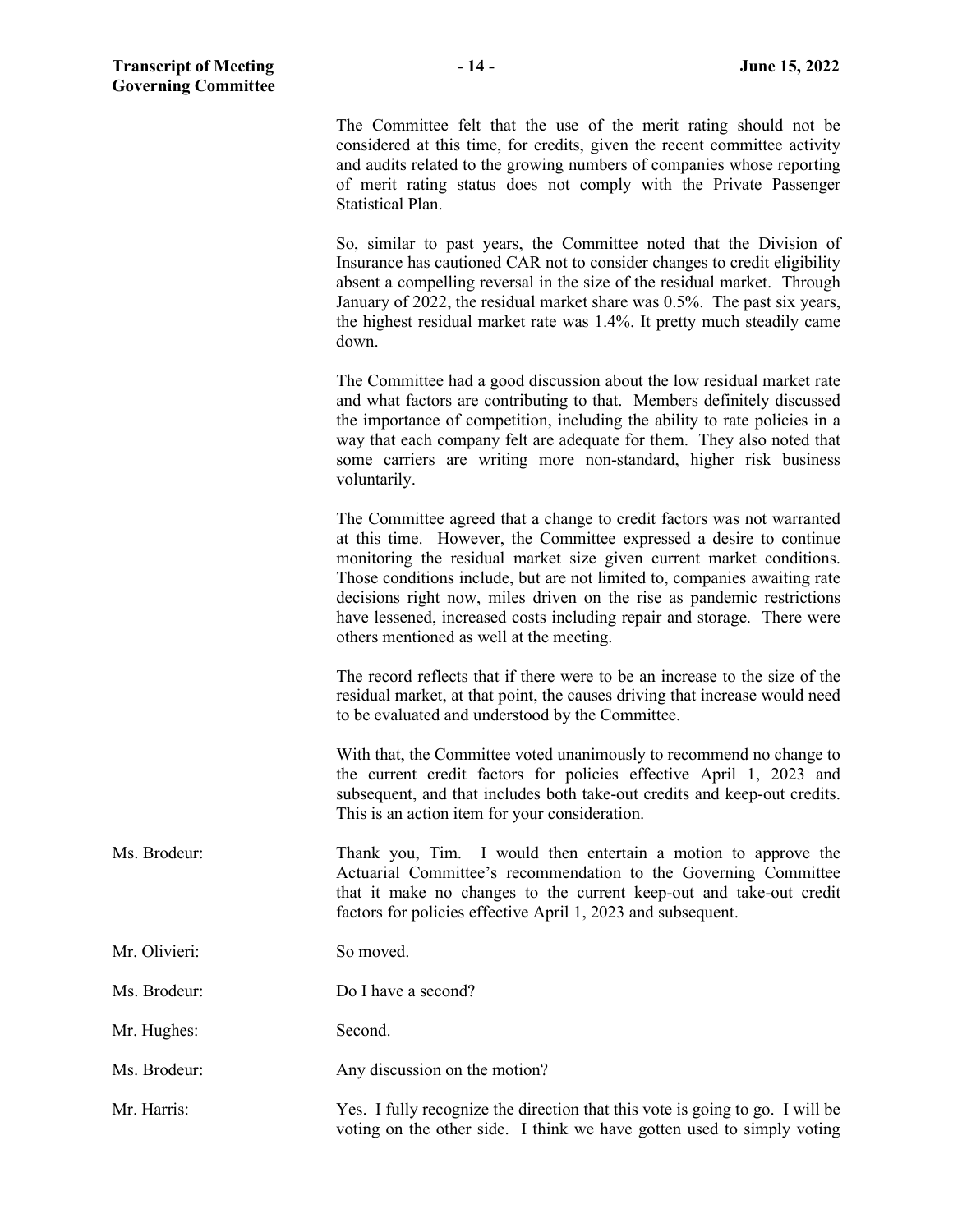| <b>Transcript of Meeting</b><br><b>Governing Committee</b> | $-15-$                                                                                                                                                                                                                                                                                                                                               | June 15, 2022 |
|------------------------------------------------------------|------------------------------------------------------------------------------------------------------------------------------------------------------------------------------------------------------------------------------------------------------------------------------------------------------------------------------------------------------|---------------|
|                                                            | this way because we know what the Division of Insurance is going to do.<br>It's my opinion that we should do our job and let them do theirs. Our job<br>is to have an appropriately running marketplace. I believe it runs very<br>effectively without, in some cases, some ridiculously outlandish credits.<br>That's all I want to say. Thank you. |               |
| Ms. Brodeur:                                               | Thank you, Tom. Does anyone else want to discuss any items related to<br>the motion on the table?                                                                                                                                                                                                                                                    |               |
| Ms. Tigges:                                                | I see no hands, Liz                                                                                                                                                                                                                                                                                                                                  |               |
| Ms. Brodeur:                                               | Thank you. Seeing no further discussion, Robin, can you please call the<br>roll?                                                                                                                                                                                                                                                                     |               |
| Ms. Tigges:                                                | Absolutely. Pam Krynicki?                                                                                                                                                                                                                                                                                                                            |               |
| Ms. Bodenstab-Krynicki:                                    | Aye.                                                                                                                                                                                                                                                                                                                                                 |               |
| Ms. Tigges:                                                | Ryan Brand?                                                                                                                                                                                                                                                                                                                                          |               |
| Mr. Brand:                                                 | Aye.                                                                                                                                                                                                                                                                                                                                                 |               |
| Ms. Tigges:                                                | Thom DePaulo?                                                                                                                                                                                                                                                                                                                                        |               |
| Mr. DePaulo:                                               | Aye.                                                                                                                                                                                                                                                                                                                                                 |               |
| Ms. Tigges:                                                | Tom Harris?                                                                                                                                                                                                                                                                                                                                          |               |
| Mr. Harris:                                                | Nay.                                                                                                                                                                                                                                                                                                                                                 |               |
| Ms. Tigges:                                                | Bill Hughes?                                                                                                                                                                                                                                                                                                                                         |               |
| Mr. Hughes:                                                | Aye.                                                                                                                                                                                                                                                                                                                                                 |               |
| Ms. Tigges:                                                | Ida Denard Jones?                                                                                                                                                                                                                                                                                                                                    |               |
| Ms. Denard Jones:                                          | Aye.                                                                                                                                                                                                                                                                                                                                                 |               |
| Ms. Tigges:                                                | John Olivieri?                                                                                                                                                                                                                                                                                                                                       |               |
| Mr. Olivieri:                                              | Aye.                                                                                                                                                                                                                                                                                                                                                 |               |
| Ms. Tigges:                                                | Dan Olohan?                                                                                                                                                                                                                                                                                                                                          |               |
| Mr. Olohan:                                                | Aye.                                                                                                                                                                                                                                                                                                                                                 |               |
| Ms. Tigges:                                                | Kellie Thibodeau?                                                                                                                                                                                                                                                                                                                                    |               |
| Ms. Thibodeau:                                             | Aye.                                                                                                                                                                                                                                                                                                                                                 |               |
| Ms. Tigges:                                                | Meredith Woodcock?                                                                                                                                                                                                                                                                                                                                   |               |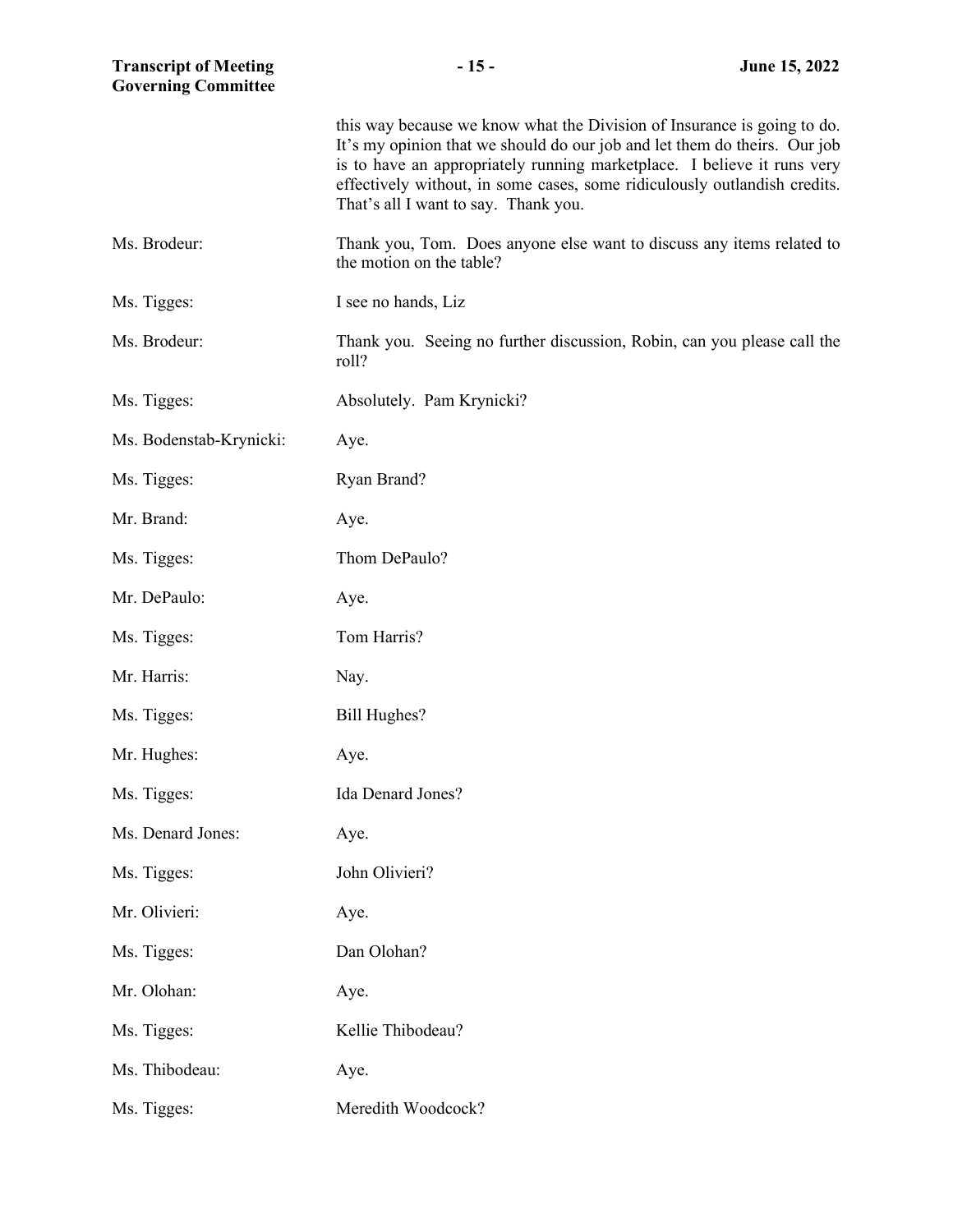**Transcript of Meeting - 16 - June 15, 2022 Governing Committee**

| Ms. Woodcock:         | Aye.                                                                                                                                                                                                                                                                                                                                                                                                                                                  |
|-----------------------|-------------------------------------------------------------------------------------------------------------------------------------------------------------------------------------------------------------------------------------------------------------------------------------------------------------------------------------------------------------------------------------------------------------------------------------------------------|
| Ms. Tigges:           | The vote is nine in favor and one opposed.                                                                                                                                                                                                                                                                                                                                                                                                            |
| Ms. Brodeur:          | Tim, do you have any additional items you'd like to discuss today?                                                                                                                                                                                                                                                                                                                                                                                    |
| Mr. Galligan:         | No, that concludes my report.                                                                                                                                                                                                                                                                                                                                                                                                                         |
| Ms. Brodeur:          | Does anyone have any further questions for Tim?                                                                                                                                                                                                                                                                                                                                                                                                       |
| <b>Other Business</b> |                                                                                                                                                                                                                                                                                                                                                                                                                                                       |
| Ms. Brodeur:          | Moving on in our agenda, I believe we are at the Other Business section<br>of the meeting. Does anyone have any other business that they would<br>like to discuss today?                                                                                                                                                                                                                                                                              |
|                       | If I could, I'd like to just take a minute to thank Kellie and Dan for<br>serving on the Governing Committee. I certainly greatly appreciate your<br>work and help over these years, and Dan, more recently for you, you<br>can't get off the Committee fast enough. Thank you both for your<br>assistance and dedication to making the Governing Committee work<br>well. That is much appreciated by me and many others, I'm sure.                   |
|                       | With that, unless someone has any other business, I'll ask, is there any<br>cause to go into Executive Session today?                                                                                                                                                                                                                                                                                                                                 |
| Ms. Tigges:           | Liz, Kellie did have her hand up.                                                                                                                                                                                                                                                                                                                                                                                                                     |
| Ms. Brodeur:          | Oh, Kellie, I'm sorry. As I said, I can't see. I need to get my glasses<br>checked.                                                                                                                                                                                                                                                                                                                                                                   |
| Ms. Thibodeau:        | That's ok. I put up my hand just as you were thanking Dan and me. I<br>just really wanted to thank you all. It's really been a pleasure being on<br>the Governing Committee. I, personally, have learned so much about the<br>role that each of you play in executing in this very complex market. I've<br>just learned so much. I just really want to thank you for your service and<br>the role you play and wish you all the very best. Thank you. |
| Mr. Olohan:           | Liz, can I just make one statement?                                                                                                                                                                                                                                                                                                                                                                                                                   |
| Ms. Brodeur:          | Of course, you can.                                                                                                                                                                                                                                                                                                                                                                                                                                   |
| Mr. Olohan:           | I'm not running from the Committee. I do appreciate everyone's<br>patience with me. My colleague, Sarah Clemens, will be joining the<br>Committee. Trust me, that's an upgrade.                                                                                                                                                                                                                                                                       |
| Ms. Brodeur:          | Hopefully you took that in the spirit in which it was meant.                                                                                                                                                                                                                                                                                                                                                                                          |
| Mr. Olohan:           | Of course, of course. Thank you, everyone.                                                                                                                                                                                                                                                                                                                                                                                                            |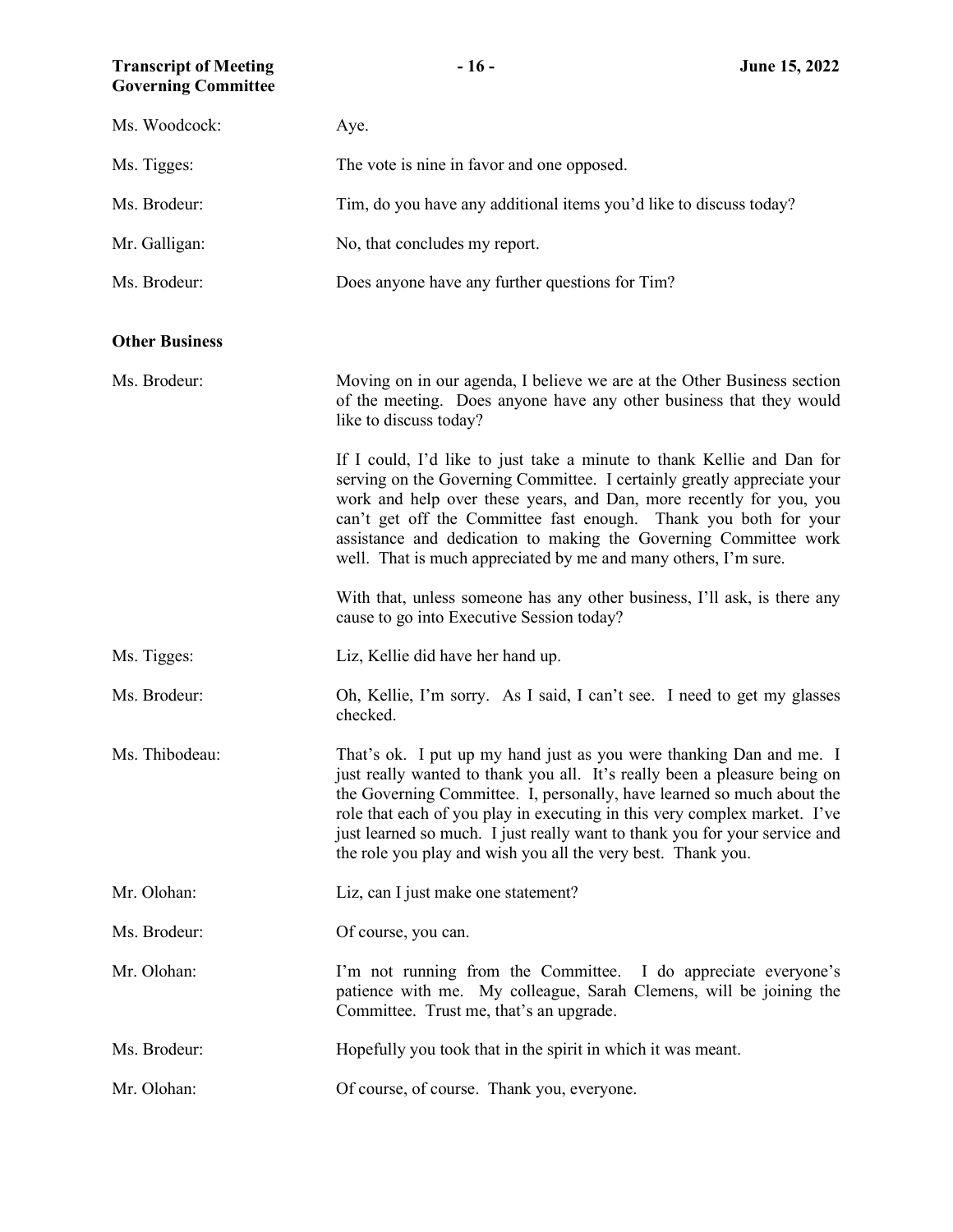| <b>Transcript of Meeting</b><br><b>Governing Committee</b> | $-17-$                                                                                                               | June 15, 2022 |
|------------------------------------------------------------|----------------------------------------------------------------------------------------------------------------------|---------------|
| Ms. Brodeur:                                               | Thank you. Unless anyone else has any other items to discuss, I would<br>entertain a motion to adjourn the meeting.  |               |
| Mr. Olivieri:                                              | So moved.                                                                                                            |               |
| Ms. Brodeur:                                               | Second?                                                                                                              |               |
| Ms. Thibodeau:                                             | Can I second it? Can I second it, please?                                                                            |               |
| Ms. Brodeur:                                               | You may. Thank you, Kellie. Any discussion on that motion? Seeing<br>none, Robin, one more time on the roll, please? |               |
| Ms. Tigges:                                                | Absolutely. Pam Krynicki?                                                                                            |               |
| Ms. Bodenstab-Krynicki:                                    | Aye.                                                                                                                 |               |
| Ms. Tigges:                                                | Ryan Brand?                                                                                                          |               |
| Mr. Brand:                                                 | Aye.                                                                                                                 |               |
| Ms. Tigges:                                                | Thom DePaulo?                                                                                                        |               |
| Mr. DePaulo:                                               | Aye.                                                                                                                 |               |
| Ms. Tigges:                                                | Tom Harris?                                                                                                          |               |
| Mr. Harris:                                                | Aye.                                                                                                                 |               |
| Ms. Tigges:                                                | <b>Bill Hughes?</b>                                                                                                  |               |
| Mr. Hughes:                                                | Aye.                                                                                                                 |               |
| Ms. Tigges:                                                | Ida Denard Jones?                                                                                                    |               |
| Ms. Denard Jones:                                          | Aye.                                                                                                                 |               |
| Ms. Tigges:                                                | John Olivieri?                                                                                                       |               |
| Mr. Olivieri:                                              | Aye.                                                                                                                 |               |
| Ms. Tigges:                                                | Dan Olohan?                                                                                                          |               |
| Mr. Olohan:                                                | Aye.                                                                                                                 |               |
| Ms. Tigges:                                                | Kellie Thibodeau?                                                                                                    |               |
| Ms. Thibodeau:                                             | Aye.                                                                                                                 |               |
| Ms. Tigges:                                                | Meredith Woodcock?                                                                                                   |               |
| Ms. Woodcock:                                              | Aye.                                                                                                                 |               |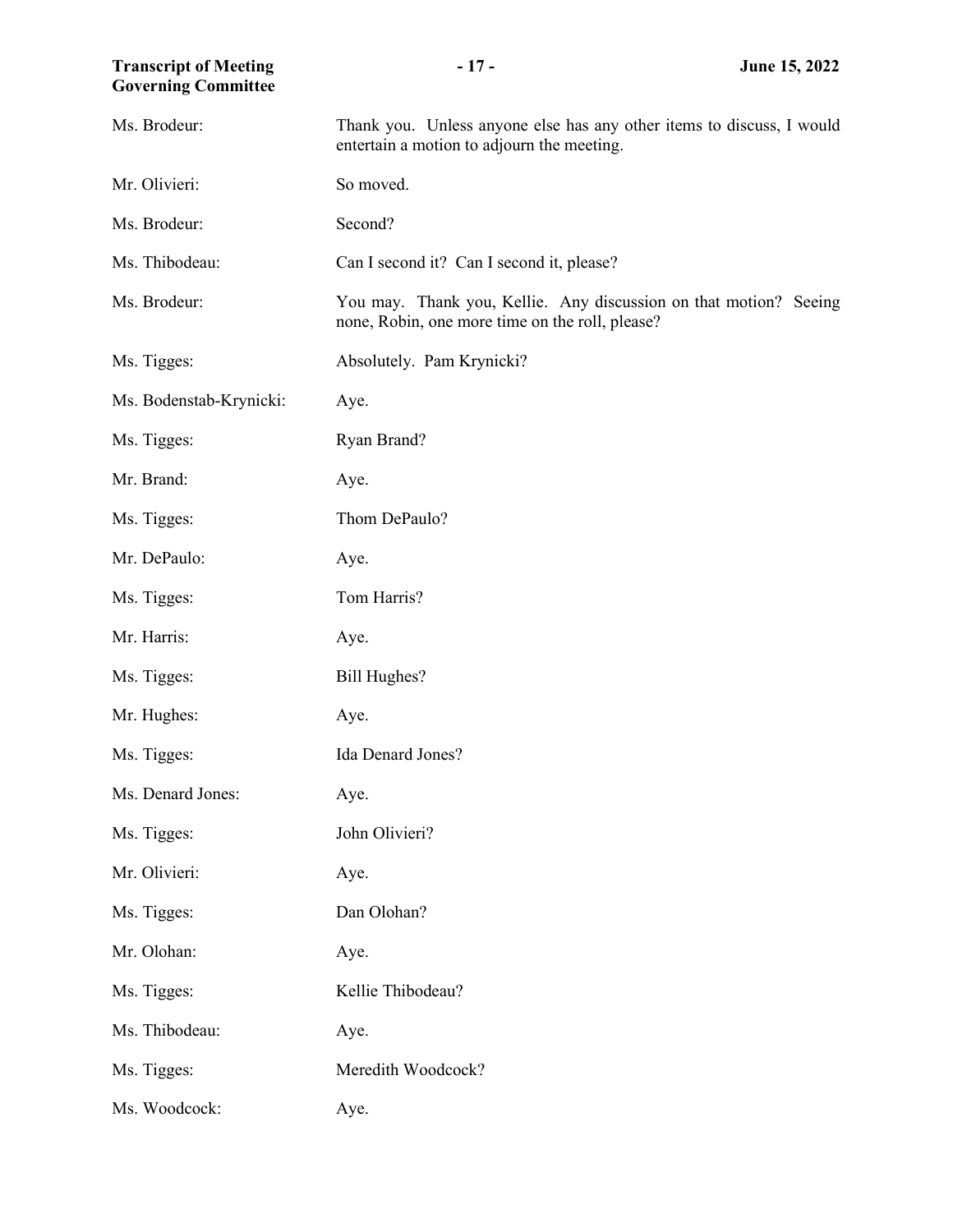| Ms. Tigges:  | The vote is unanimous.                                    |  |
|--------------|-----------------------------------------------------------|--|
| Ms. Brodeur: | Thank you, Robin. Thank you, everybody. Have a great day. |  |

(*Meeting ended at 11:15 a.m.)*

### NATALIE A. HUBLEY President

Note: This Transcript has not been approved. It will be considered for approval at the next meeting of the Governing Committee.

Attachment

Boston, Massachusetts June 23, 2022

The above proceedings have been transcribed in accordance with CAR's guidelines for producing quality transcripts, which provide for the elimination of insignificant material that does not alter the substance of the Committee's discussions, such as sidebar comments, the use of verbal fillers (i.e., uhm's and ah's), and commentary (i.e., "laughter" and "coughing").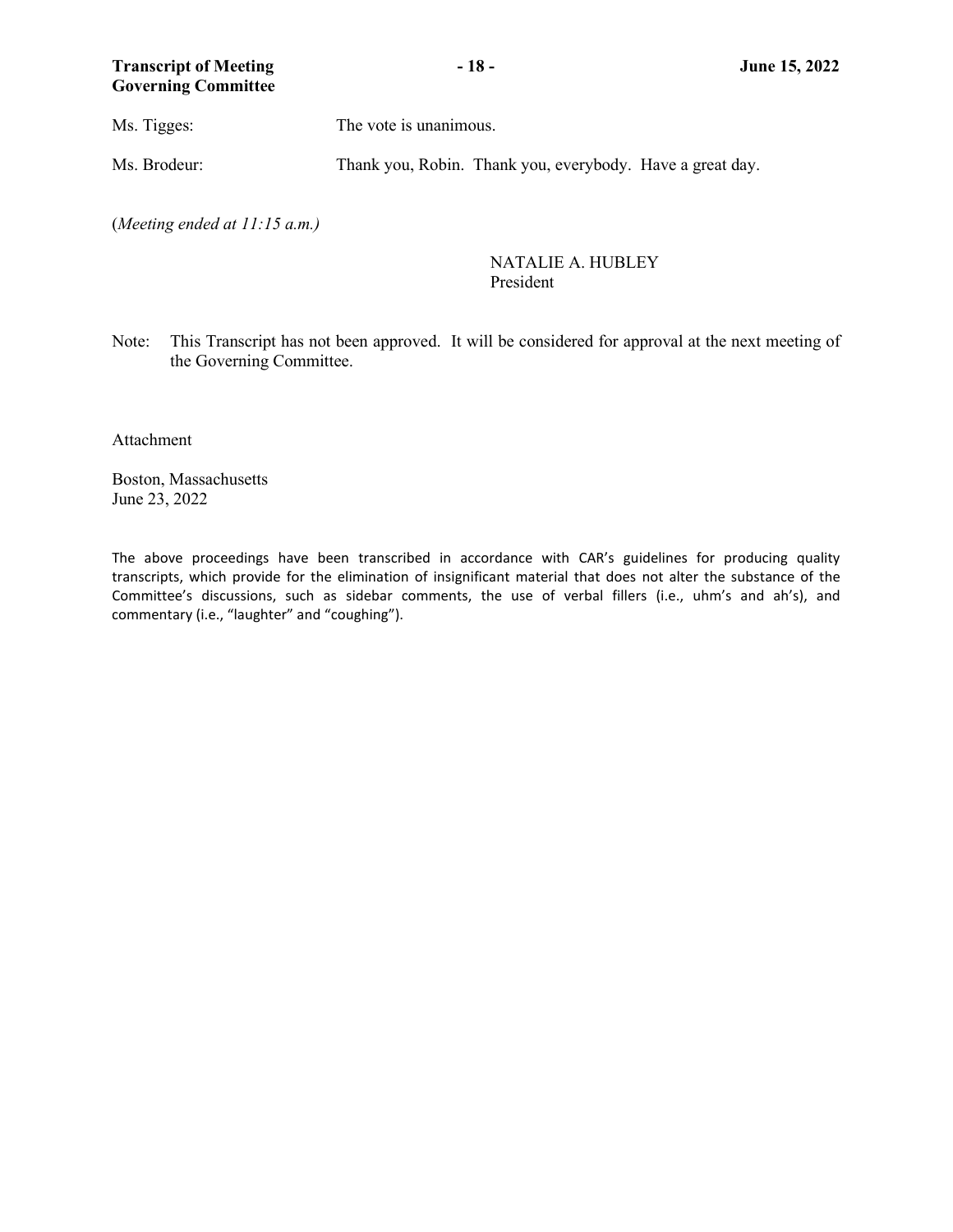# **ATTACHMENT LISTING**

Docket #GC22.02, Exhibit #3 Attendance Listing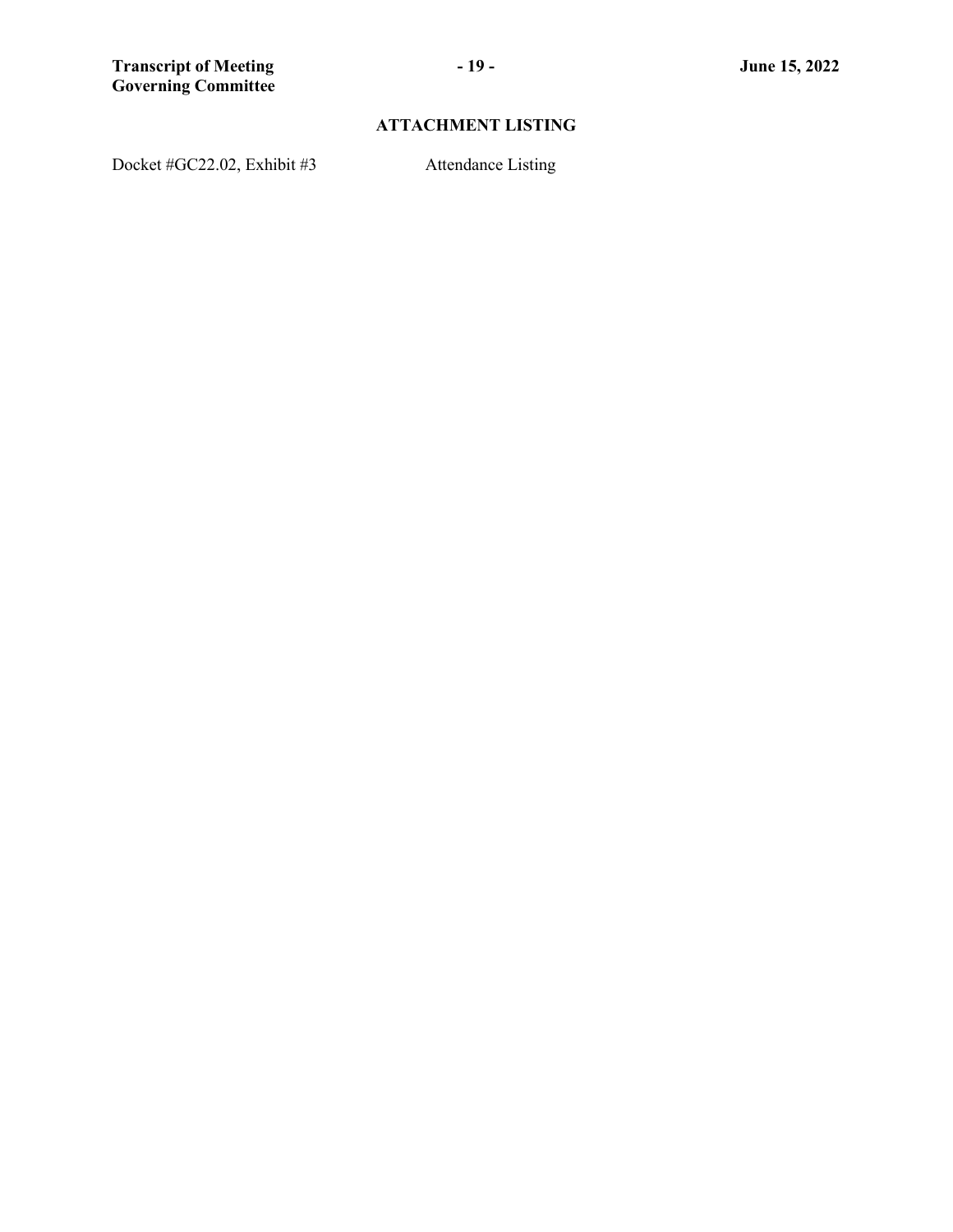### **GOVERNING COMMITTEE MEETING MEETING ATTENDEES JUNE 15, 2022**

| Individual's Name         | Company / Agency<br><b>PLEASE PRINT</b> |
|---------------------------|-----------------------------------------|
| Ryan Brand                | <b>GEICO</b>                            |
| Elizabeth Brodeur         | Safety Insurance Company                |
| Pamela Bodenstab-Krynicki | P.L. Krynicki Insurance Agency, Inc.    |
| Thomas DePaulo            | Cabot Risk Strategies, LLC              |
| Thomas Harris             | Quincy Mutual Group                     |
| William Hughes            | Arbella Insurance Group                 |
| Ida Denard Jones          | Denard Insurance Agency, Inc.           |
| M. John Olivieri, Jr.     | J.K. Olivieri Insurance Agency, Inc.    |
| Daniel Olohan             | MAPFRE U.S.A. Corporation               |
| Kellie Thibodeau          | The Hanover Insurance Company           |
| Meredith Woodcock         | Liberty Mutual Insurance Companies      |
| Mary Ellen Thompson       | Division of Insurance                   |
| Linda Zarella             | Arbella Insurance Group                 |
| Kathy Cormier             | <b>MAIA</b>                             |
| Mary McConnell            | Safety Insurance Company                |
| Kenneth Willis            | Plymouth Rock Assurance Corporation     |
| Mary McConnell            | Safety Insurance Company                |
| Benjamin Hincks           | TSH & D - CAR Counsel                   |
| <b>Steven Torres</b>      | TSH & D - CAR Counsel                   |
| Mark Alves                | <b>CAR Staff</b>                        |
| Wendy Browne              | <b>CAR</b> Staff                        |
| Shannon Chiu              | <b>CAR</b> Staff                        |
| <b>Timothy Costain</b>    | <b>CAR</b> Staff                        |
| <b>Timothy Galligan</b>   | <b>CAR</b> Staff                        |
| Steven Gautieri           | <b>CAR</b> Staff                        |